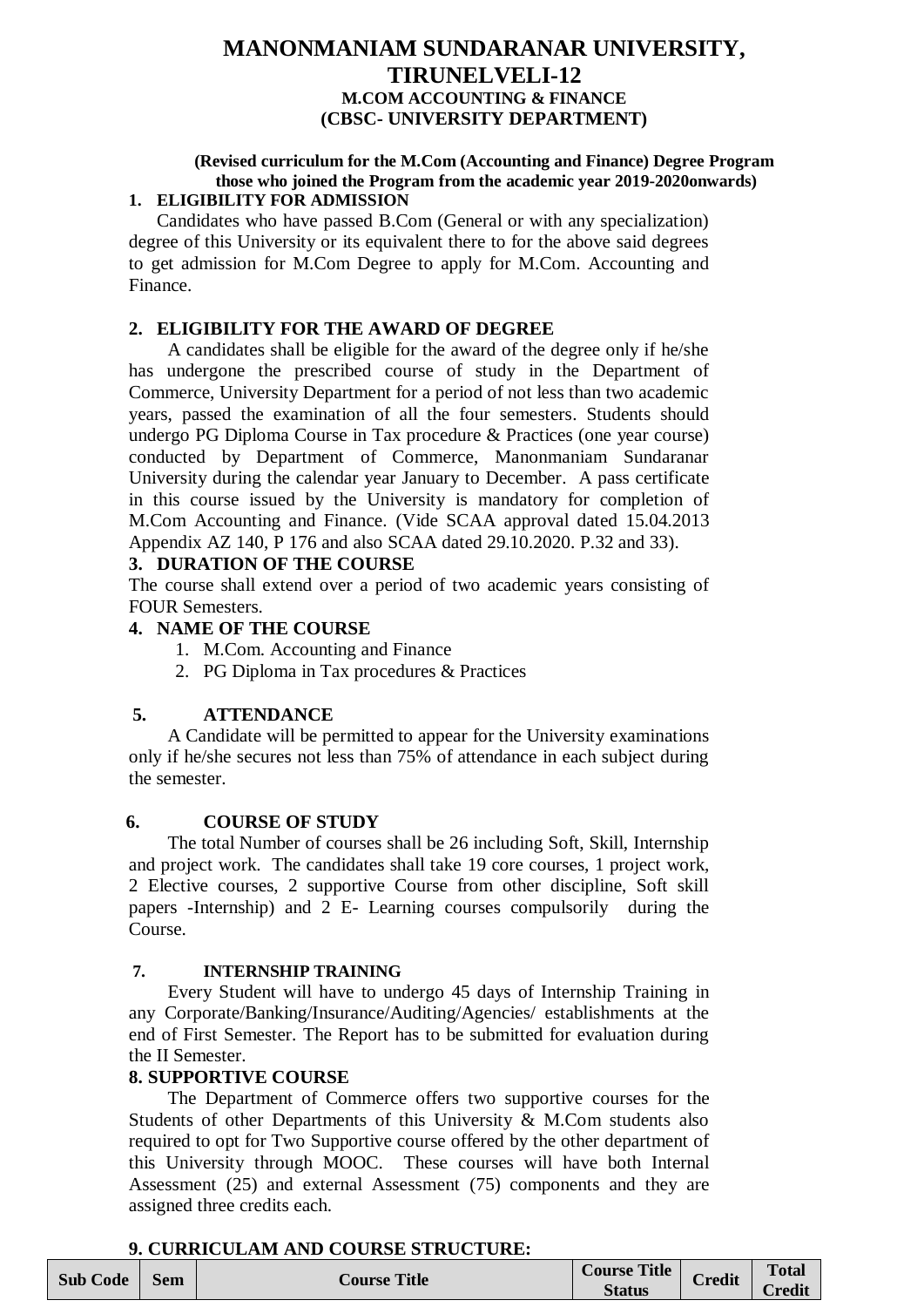| NCOC11              |                |                                              | <b>Accounting for Management</b>                      | Core              | 04 |     |  |
|---------------------|----------------|----------------------------------------------|-------------------------------------------------------|-------------------|----|-----|--|
| NCOC12              |                |                                              | <b>Quantitative Techniques for Business Decisions</b> | <b>Core</b>       | 04 |     |  |
| NCOC13              |                |                                              | <b>Insurance and Risk Management</b>                  | <b>Core</b>       | 04 |     |  |
| NCOC14              |                |                                              | <b>Financial Markets and Institutions</b>             | <b>Core</b>       | 04 |     |  |
| <b>NCOEAA</b>       | 01             |                                              | <b>A1-Business Environment</b>                        |                   |    | 23  |  |
| <b>NCOEAB</b>       |                | Elective - A                                 | <b>A2</b> – Practical Auditing                        | <b>Elective</b>   | 03 |     |  |
|                     |                | $E$ – Learning PaperManagement Concept $\&$  |                                                       | Core              | 04 |     |  |
| <b>NCOCPA</b>       |                | Organisational Behaviour                     |                                                       |                   |    |     |  |
| NCOC21              |                |                                              | <b>Computer Accounting with Tally</b>                 | Core              | 04 |     |  |
| NCOC22              |                | <b>Operations Research</b>                   |                                                       | <b>Core</b>       | 04 |     |  |
| NCOC23              |                |                                              | <b>Business Research Methods</b>                      | <b>Core</b>       | 04 |     |  |
| NCOC24              |                |                                              | <b>Advanced Financial Management</b>                  | <b>Core</b>       | 04 |     |  |
| <b>NCOEBA</b>       |                |                                              | <b>B1-Entrepreneurial</b>                             |                   | 03 | 32  |  |
|                     | 02             | $Elective - B$                               | <b>Development</b>                                    | <b>Elective</b>   |    |     |  |
| <b>NCOEBB</b>       |                |                                              | <b>B2</b> - Project Planning and                      |                   |    |     |  |
|                     |                |                                              | <b>Finance</b>                                        |                   |    |     |  |
| NCOF21              |                | <b>Internship Training &amp; Viva - Voce</b> |                                                       | Project           | 10 |     |  |
|                     |                |                                              |                                                       | Work              |    |     |  |
| <b>NCOMSA</b>       |                |                                              | <b>Supportive Course - MOOC</b>                       | <b>Supportive</b> | 03 |     |  |
| NCOC31              |                |                                              | <b>Advanced Corporate Accounting</b>                  | Core              | 04 |     |  |
| NCOC32              |                | <b>Indirect Taxation</b>                     |                                                       | <b>Core</b>       | 04 |     |  |
| NCOC33              |                |                                              | <b>Security Analysis and Portfolio Management</b>     | <b>Core</b>       | 04 |     |  |
| NCOC34              | 0 <sub>3</sub> |                                              | <b>Enterprise Resource Planning (ERP)</b>             | Core              | 04 | 22  |  |
| <b>NCOECA</b>       |                |                                              | <b>C1-Soft Skills and Carrier</b>                     |                   | 03 |     |  |
|                     |                | Elective $-C$                                | <b>Actualization</b>                                  | <b>Elective</b>   |    |     |  |
| <b>NCOECB</b>       |                |                                              | <b>C2</b> - Legal Aspects of Business                 |                   |    |     |  |
| <b>NCOMSB</b>       |                |                                              | <b>Supportive Course - MOOC</b>                       | <b>Supportive</b> | 03 |     |  |
| NCOC41              |                |                                              | <b>Corporate Social Responsibility</b>                | <b>Core</b>       | 04 |     |  |
| NCOC42              |                |                                              | <b>Merchant Banking and Financial Services</b>        | <b>Core</b>       | 04 |     |  |
| NCOC43              |                | <b>Applied Costing</b>                       |                                                       | <b>Core</b>       | 04 |     |  |
| NCOC44              |                | <b>International Business</b>                |                                                       | Core              | 04 |     |  |
| <b>NCOEDA</b>       | 04             | $Elective - D$                               | <b>D1-Human Resource</b>                              | <b>Core</b>       | 03 | 33  |  |
| <b>NCOEDB</b>       |                |                                              | <b>Management</b>                                     |                   |    |     |  |
|                     |                | <b>D2-Applied E - Commerce</b>               |                                                       | <b>Elective</b>   |    |     |  |
| <b>NCOCPB</b>       |                |                                              | E - Learning PaperStrategic Management                | <b>Core</b>       | 04 |     |  |
| NCOP41              |                | <b>Project Report Viva - Voce</b>            |                                                       | <b>Project</b>    | 10 |     |  |
|                     |                |                                              |                                                       | Work              |    |     |  |
| <b>Total Credit</b> |                |                                              |                                                       |                   |    | 110 |  |

#### **10. REQUIREMENT FOR PROCEEDINGTO SUBSEQUENT SEMESTERS:**

 (i) Candidates shall register their names for the First examination after the admission in the PG courses.

 (ii) Candidates shall be permitted to proceed from the First Semester upto the Final semester irrespective of their failure in any of the Semester Examination subject to the condition that the candidates should register for all the arrear subjects of earlier semesters along with current (subject) Semester subjects.

(iii) Candidates shall be eligible to proceed to the subsequent semester, only if they earn sufficient attendance as prescribed therefore by the syndicate from time to time.

 Provided in case of candidate earning less than 60% of attendance in any one of the semester due to any extraordinary circumstance such as medical grounds, such candidates who shall produce Medical certificate issued by the Authorized Medical Attendant (AMA), duly certified by the course of study. Such candidate shall have to repeat the missed semester by rejoining after completion of final semester of the course, after paying the fee for the break of study as prescribed by the University from time to time.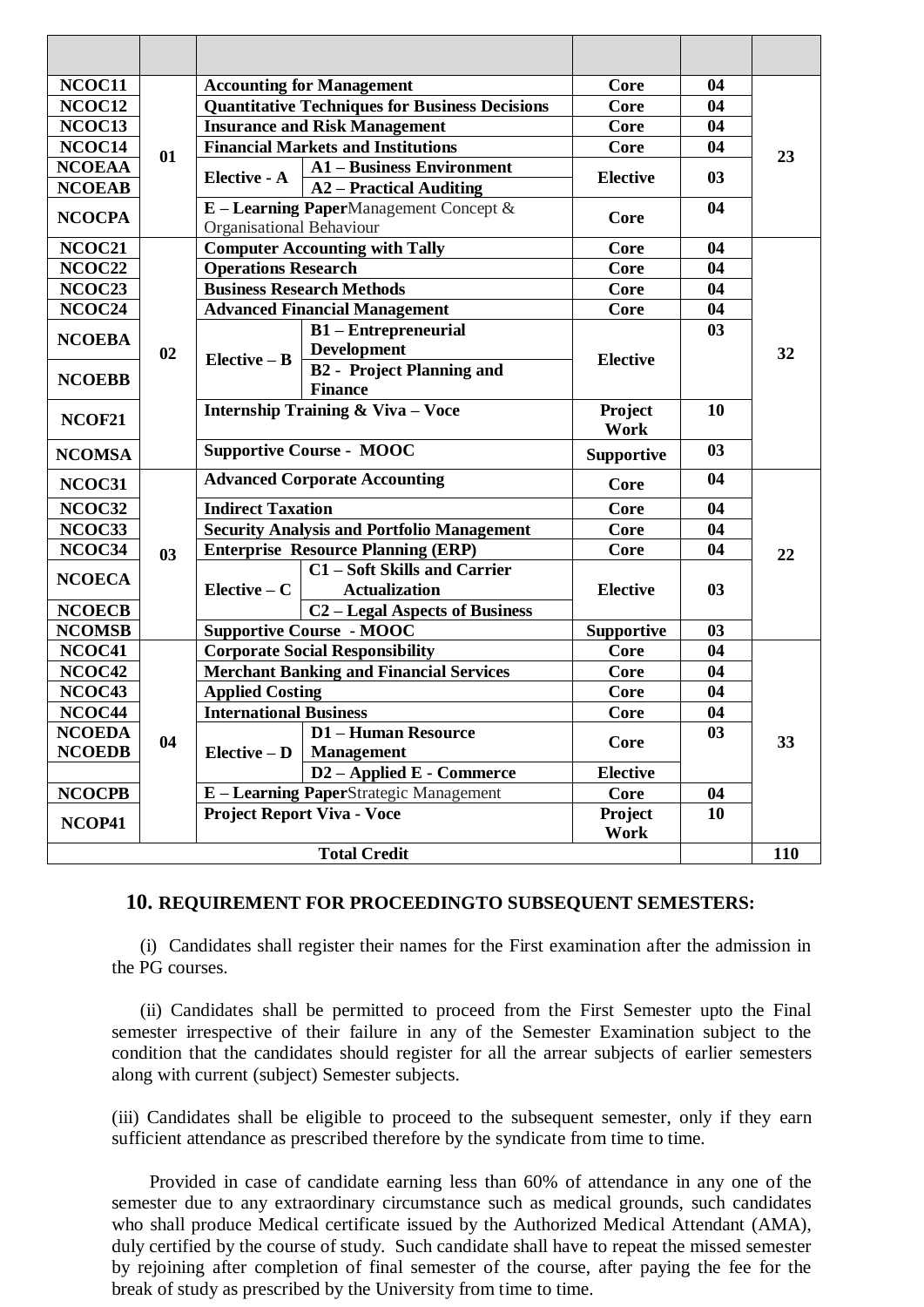## **11. SCHEME OF EXAMINATIONS Course Objectives**

- 1. To offer an integrated knowledge and expertise on various functional aspects of business.
- 2. To offer exposure on job oriented skill
- 3. To train students to work on business related
- 4. To strengthen the character and personality of students on the value foundation and to prepare them to accept responsible job positions in academia and business.

## **12. PASSING MINIMUM:**

- a) There shall be no Passing Minimum for Internal.
- b) For External Examination, passing Minimum shall be of 50% (Fifty Percentage)of the maximum marks prescribed for the paper for each paper/practical/project and Viva-Voce.
- c) In the aggregate (External + Internal) the passing minimum shall be of  $50\%$ .
- d) Grading shall be based on overall marks obtained (Internal + External).

## **13. CLASSIFICATION OF SUCCESSFUL CANDIDATES:**

Candidates who secured not less than  $60\%$  of (Internal + External) in the whole examination shall be declared to have passed the examination in the First Class.

All other successful candidates shall be declared to have passed in Second Class.

Candidates who obtain 75% of the marks in the aggregate (Internal + External) shall be deemed to have passed the examination in First Class with Distinction, provided for the course in the First appearance.

## **14. RANKING:**

Candidates who pass all the examinations prescribed for the course in the first appearance itself alone are eligible for Ranking / Distinction.

Provided in the case of candidates who pass all the examinations prescribed for the course with a break in the First Appearance due to the reasons as furnished in the Regulations under "Requirements for processing to subsequent Semester" are only eligible for classification.

#### **15. PATTERN OF QUESTION PAPER FOR END SEMESTER EXAMINATION:**

| <b>PART</b> - A Ten multiple choice Questions            | $ -$ | $10x1 = 10$ marks       |
|----------------------------------------------------------|------|-------------------------|
| PART - B (200 Words) Answer all Question (5 Questions) - |      | $5x5 = 25$ marks        |
| PART- C (500 Words) Answer 5 out of Eight (Open chose)-  |      | $5 \times 8 = 40$ marks |

Question Paper for End semester Examinations is set by external experts outside the University Area.

| <b>Internal Test</b>                   | 15 Marks  | (Minimum Three Tests, First one for 1.5 Units, Second<br>Test 1.5 Units and the Third Test 2 Units |
|----------------------------------------|-----------|----------------------------------------------------------------------------------------------------|
| <b>Assignment or</b><br><b>Seminar</b> | 05 Marks  | Minimum One assignments and seminars                                                               |
| <b>Attendance Score</b>                | 05 Marks  | 75-79% - 3 marks, 80-89% - 4 marks and 90% and<br>above 5 marks)                                   |
| <b>Total</b>                           | 25 Marks  |                                                                                                    |
| <b>External Marks</b>                  | 75 Marks  |                                                                                                    |
| Total Marks $(A+B)$                    | 100 Marks |                                                                                                    |

## **16. COMPOSITION OF INTERNAL MARKS 25 MARKS:**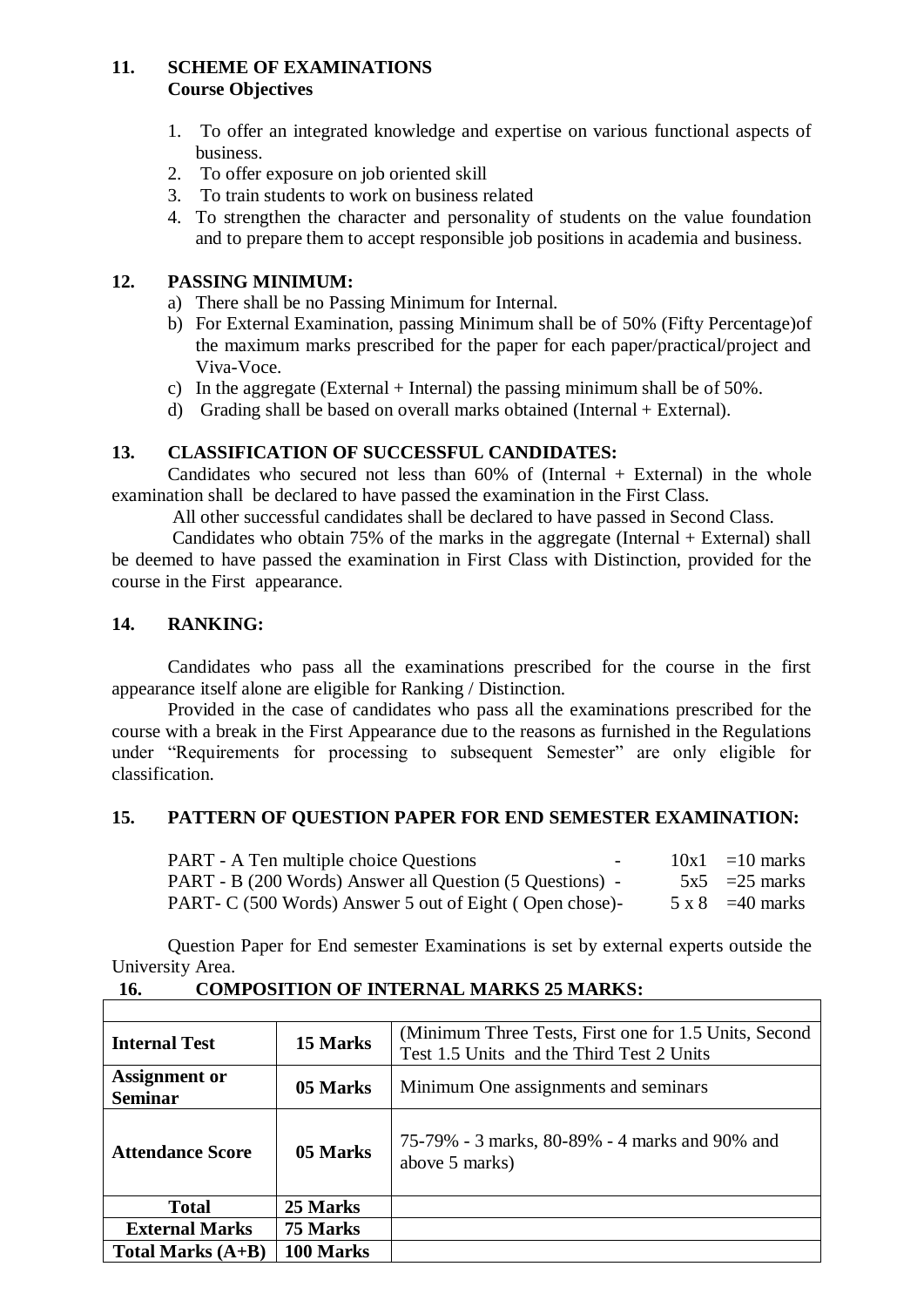# **Guidelines for Major Project/Internship:**

 **The Following guidelines have been framed regarding the conduct/evaluation / structure of marks for the course on Major project/Internship project Report for M.Com Accounting and Finance program.**

- Internship Project / Major Project is mandatory core course for every candidate
- Internship Project/ Major project should be an individual activity. Every student should prepare and submit report separately.
- Attendance Certificate from the Organization if any and Strict Adherence to the procedure, Schedule and suggestions offered by the Faculty Guide are pre-requisites for acceptance.
- $\triangleleft$  Upon completion of the Project, the report has to be submitted in duplicate within the time stipulated by the project coordinator or the Head of the Department.
- \* The candidate shall have to make an oral presentation of his/her training/project report before a joint session of the faculty and students.
- The faculty shall evaluate the presentation and record of marks maintained. A consolidated mark list duly signed by the Head of the Department shall be sent to the Controller of Examinations to be incorporated in the mark statement of the ensuing semester.
- $\triangle$  The average of the marks awarded by both internal and External Examiner(s) for the Viva-Voce Examination will be treated as internal marks (50).
- $\div$  The average of the marks awarded by the Guide as an internal examiner for 50 Marks and the External Examiner / a panel of Examiners as decided by the Department Faculty of 50 marks will be considered as External Marks. (50).
- All students are required to be present at the time of presentation. Their attendance will also be taken into account while awarding marks for their presentation.
- Any candidate who fails to defend his/her project/training report satisfactorily shall be to undergo training/take up a project afresh in the ensuing semester and defend it in similar manner as laid down above. The veracity/genuineness of the project work/training should be proved beyond doubt. If proved otherwise, a case of malpractice is to be reported and necessary action can be initiated as per the University norms.

**The transitory provision is as follows:** The student of this program has to complete the degree within 4 years  $(2$ years + 2Years) from the date of joining the course. After that period, one extension of one year can be applied for and obtained from the authorities of the University, on a case to case basis, in an extraordinary situation only. **(Reference: UGC letter. DO No. 12-1/2015(CPP-II) dated, 15th October 2026.)**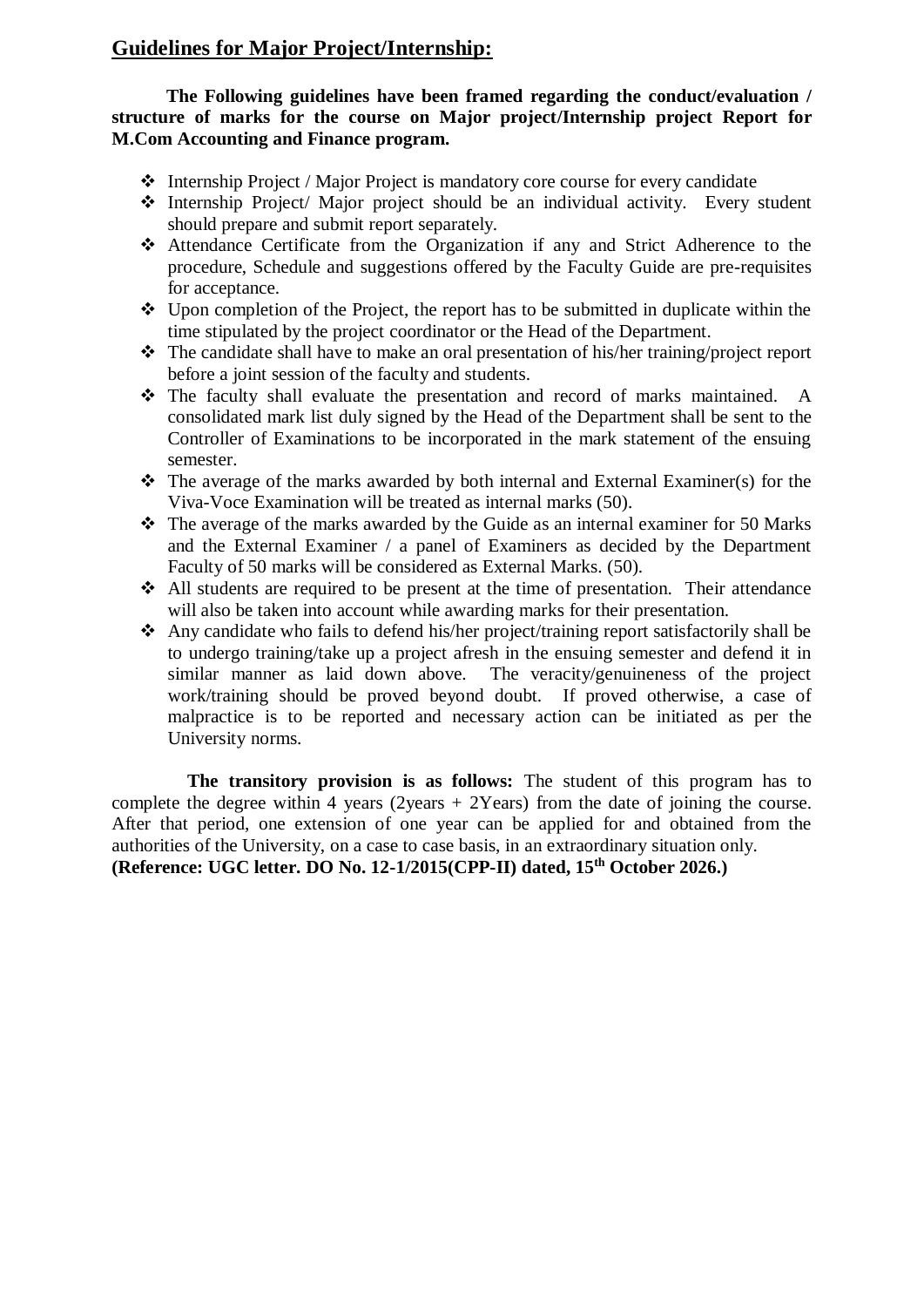**ACCOUNTING FOR MANAGEMENT**

# **Course Objectives:**

- 1. To acquaint the students with the applicability of financial statements for decision making
- 2. To develop the skills for preparation, analysis and interpretation of financial statements
- 3. To enable the students to take decisions using management accounting tools
- 4. To teach the mechanics of preparation of cash flow and funds flow statements
- 5. To understand standard costing and variance analysis

**UNIT I** Introduction : Introduction to Financial, Cost and Management Accounting-Generally accepted accounting principles, Management accounting Vs Financial Accounting – Management Accounting Vs Cost Accounting – Utility of accounting for management.

**UNIT II Analysis of financial statements:** Concepts of Financial Statements – Nature - Analysis & Interpretations of financial statements – Tools - Ratio analysis – Short term financial ratios- Long term financial ratios – Profitability ratios – Proprietary & Yield ratios – Turnover ratios - DUPont analysis –Financial Reporting & analysis

**UNIT III Funds flow statement and cash flow statement:** Funds Flow Analysis – Funds from Operation, Sources and Uses of Funds, Preparation of Schedule of Changes in Working Capital – Construction of Funds Flow Statement –Marginal Uses of fund flow analysis and its Limitations - Cash Flow Analysis – Cash from Operation – Preparation of Cash Flow Statement – Uses and Limitations – Distinction between Funds Flow and Cash Flow

**UNIT IV Standard Costing and Variance analysis:** Standard Costing – Advantage and Limitations of standard costing – Standard Hour – Standard cost card – Variance analysis – Relevance of standard cost for variance analysis – Significance of variance analysis – Computation of Material Variances – Labour Variances – Overhead Variances – Sales Variances – Accumulation & Disposal of Variances.(simple problem).

**UNIT V Budget and budgetary control:** Concept of Budget & Budgetary control – Nature and objectives of budgetary control – Establishing a system of Budgetary control - Advantages & limitations –Types of Budgets - Preparation of sales budget, selling  $\&$ distribution cost budget, Production budget, purchases budget, Cash budget, Fixed and Flexible budgets –Master budget - Zero base budgeting.

#### **Note: Question paper shall consist of 40% Theory and 60% Problems References:**

- 1. Khan M Y & Jain P K (Management Accounting, Tata McGraw Hill, New Delhi,2014.
- 2. MaheswariSN, Management Accounting, Sultan Chand & Sons, New Delhi, 2014.
- 3. Murthy A and Gurusamy S, Management Accounting, Vijay Nicole Imprints, Chennai, 2017.
- 4. Jain SP and Narang K.L, Cost Accounting, Kalyani Publishers, Mumbai, 2012.
- 5. Murthy A and Gurusamy S,, Cost Accounting, Vijay Nicole Imprints, Chennai, 2017.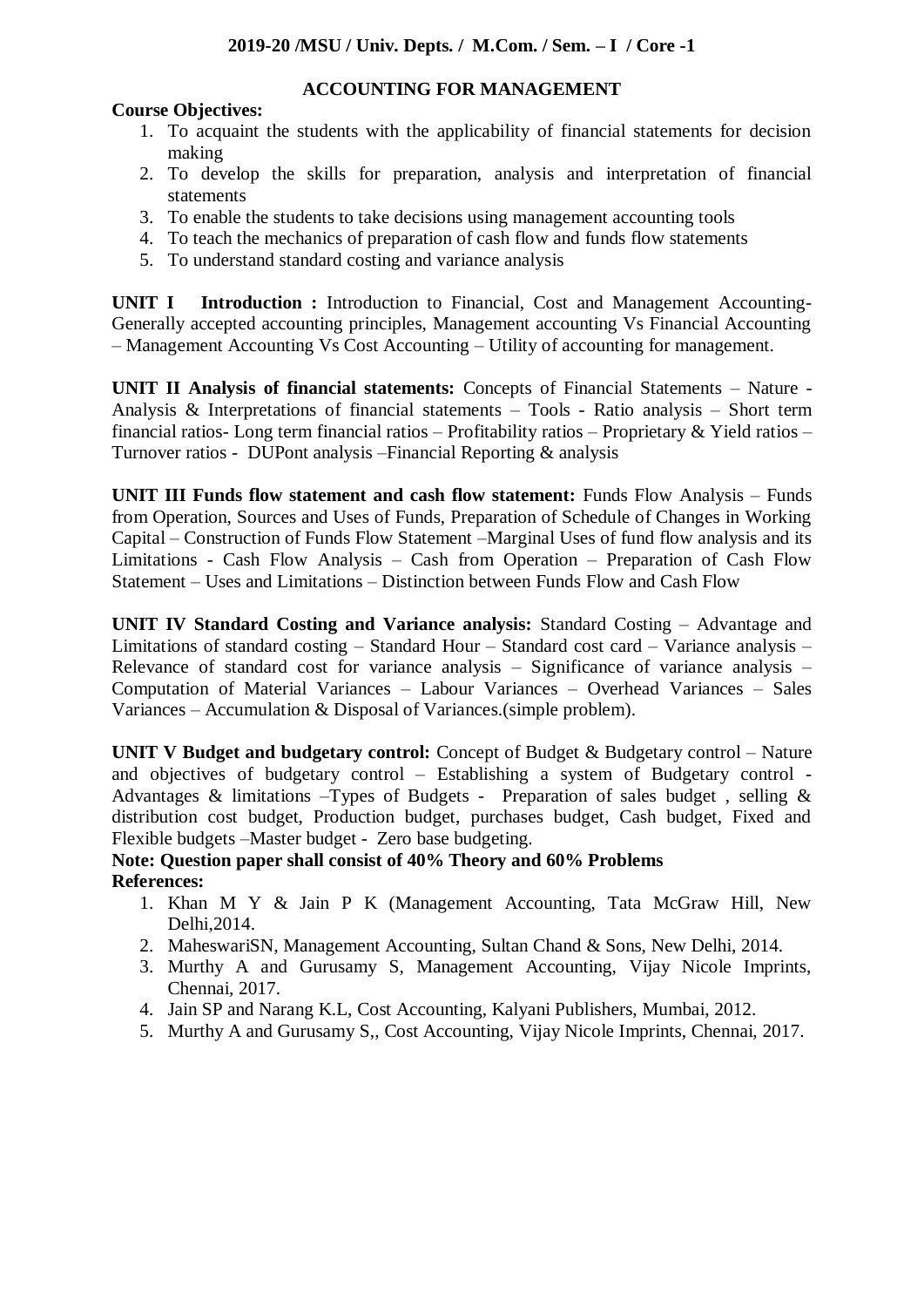## **2019-20 /MSU / Univ. Depts. / M.Com. / Sem. – I / Core -2**

#### **QUANTITATIVE TECHNIQUES FOR BUSINESS DECISIONS**

#### **Course Objectives:**

1. To provide a basic understanding of the value and use of quantitative methods in administrative and operational problem solving and decision-making.

2. To develop an understanding of a variety of statistical and quantitative techniques applicable to a wide range of business situations

3. To teach probability, theoretical probability distribution and probability distribution of random variable in the three important interrelated trades which going to learn.

4. To help the students to learn decision tree analysis

5. To impart knowledge on extrapolation and interpolation. Polynomial interpolation is a method of estimating values between known data points.

**UNIT I Introduction:** Meaning of Quantitative Techniques – Role of Quantitative Techniques – Advantages and Limitations of Quantitative Techniques – Correlation Analysis – Simple – Partial and Multiple –Regression Analysis – Time Series.

**UNIT II Probability and distribution:** Probability – Problems applying Additional and Multiplication Theorem – Mathematical Expectations – Theoretical Distributions – Binomial – Poisson – Normal Distribution.

**UNIT III Testing of Significance:** Significance Tests in Small Samples ( t test) – Testing the significance of the mean of a random sample – Testing difference between means of two samples (Independent and Dependent Samples) – Chi-square test- Analysis of Variance (One way and two way classification).

**UNIT IV Decision Theory:** Meaning – assumptions – features - steps in construction decision tree –calculation of co-efficient of variation of a project – standard deviation and variance of a project – Bayes' theorem

**UNIT V Interpolation and extrapolation:** Interpolation and Extrapolation – Methods of Interpolation – Binomial Expansion Method – Newton's Method – Lagrange's Method – Parabolic Curve Method – Extrapolation – Vital Statistics – Life Tables. *Note: 40 % Theory and 60 % problems.* 

#### **References:**

1. Gupta S P (1995), Statistical Methods, Sultan Chand & Sons, New Delhi

2. Gurusamy S, (2018), Operations Research, Vijay Nicole Imprints Pvt. Ltd, Chennai.

3. Joseph D and Anbarasu, (2011), Business Statistics, Vijay Nicole Imprints Pvt. Ltd., Chennai.

4. Kothari C R (1998), Quantitative Techniques, Vikas Publishing House, New Delhi.

5. Hooda, R.P (2010), Statistics for Business and Economics, Macmillan, New Delhi.

6. Hein, L.W (2011), Quantitative Approach to Managerial Decisions, Prentice Hall, Delhi

7. Levin, Richard I. and David S Rubin (2010), Statistics for Management, Prentice Hall, Delhi.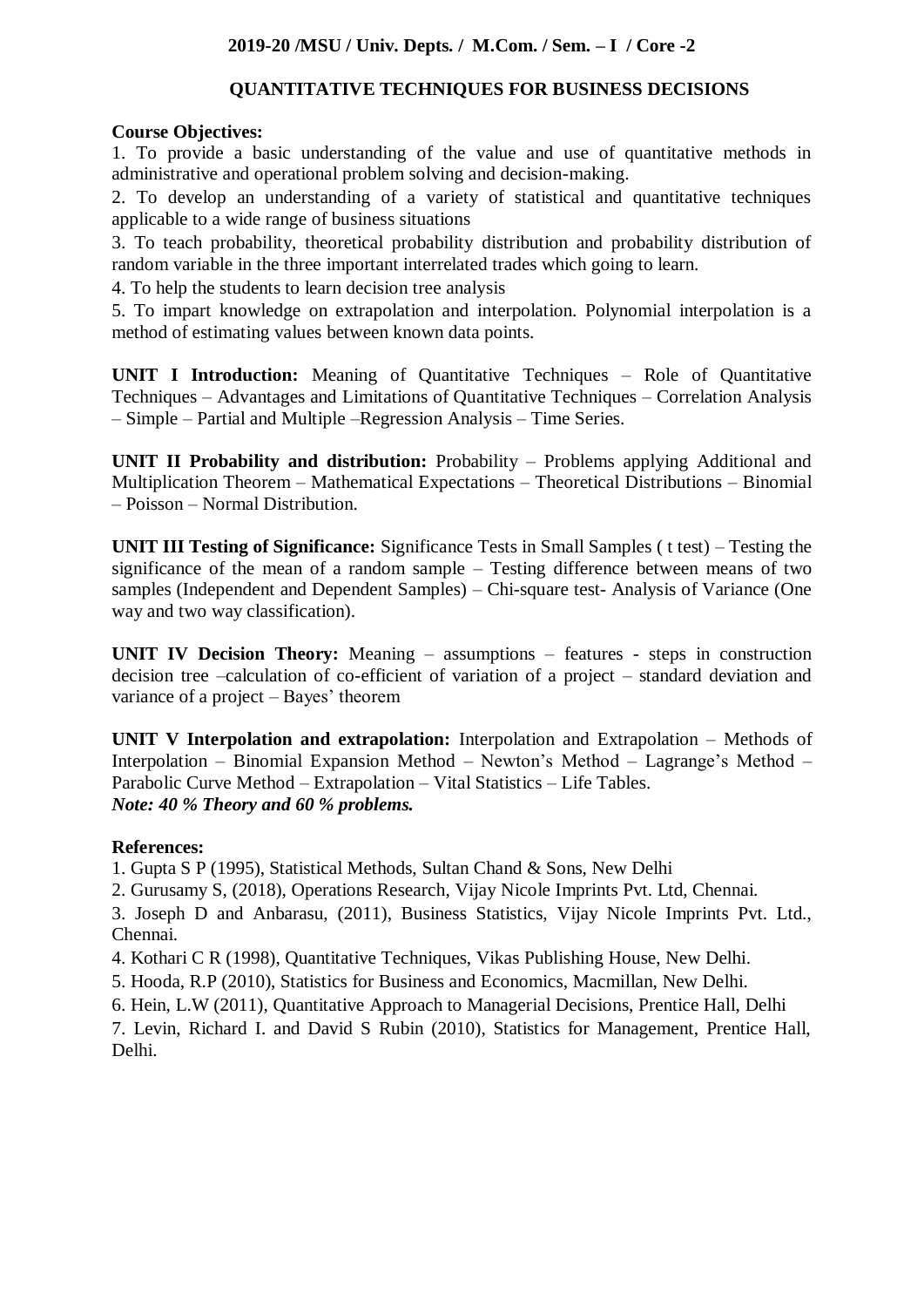## **INSURANCE AND RISK MANAGEMENT**

# **Course Objectives:**

1. To familiarize the student's competence in Insurance at an advanced level

2. To focus on increasing proficiency in the basic Insurance, rules, policy , Risk in the workplace, etc.

3. To impart knowledge on the principles of life insurance and types of policies

4. To teach students on the nature and types of non-life insurance policies

5. To make the students understand on the various aspects of risk management

**Unit I Introduction to Insurance** – History of Insurance in world and India- Need for Insurance – Nature and Working of Insurance– Major Types of Insurance and their Features – Importance of Insurance Industry - Role of Insurance in Economic Development – Insurance and Social Security – Reforms in the Insurance Sector- IRDA- Privatization and Liberalization in India- Indian Insurance Market- New Entrants to the Indian Insurance Market.

**Unit II Life Insurance Nature and Policy types:** Nature of Life Insurance-Principles of Insurance-Terms used in Insurance- Life Insurance Product – Various Schemes – Characteristics of an Insurable risk – Role of Insurance-Factors influencing Demand for Insurance - First Premium – Renewal – Mode of Premium Payment – Limited Period Payment and Single Premium – Lapse & Revival – Paid Up Policy – Deferment Period – Nomination & Assignment of Policy – Bonus – Surrender Value.

**Unit III Non-Life Insurance and Policy types:** Introduction of General Insurance- Concept and Need- Essential Features and Requirements of Fire Policy, Loss of Profits Policy, Marine Cargo Policy, Marine Hull Policy and Motor Insurance Policy including Vehicle and Third Party Insurance- Miscellaneous Policies like Personal Accident, Fidelity Guarantee, Health &Medi-claim, Burglary and Loss of Baggage- Co-insurance, Double Insurance and Reinsurance- General Insurance Cover Notes – Certificates of Insurance – Open Policy – Floater – Excess – Franchise – Claims – Salvage – Coinsurance – Loss: Total Loss, Actual or Constructive Loss- Valued Policy – Agreed Value – Full Value – First Loss – Increased Value – Insurance Time or Institute Cargo Clauses – Solatium.

**Unit IV Insurance Market:** Life and Non-Life Insurers Firms in India: Public Sector Pioneers in Life and General Insurance Activities — Role of Insurance Agents and Brokers – Surveyors – Medical Examiners – Third Party Administrators – Regulators: Insurance Regulatory and Development Authority (IRDA) of India- Insurance Councils – Ombudsmen – Educational Institutes – Councils – Tariff Advisory Committee - Insurance Pricing : Factors and Determinants.

**Unit V Insurance Customers and Risk Management:** Individual and Corporate Insurance Customers – Nature of Insurance Customers: Mind Set as to Insurance- Investment or Risk Management – Compulsion Vs Voluntarism- Ethical Behavior – Risk Management Attitude-Control of Risk- Avoidance, Prevention, Reduction, Retention or Transfer- Factors Influencing Policyholder Satisfaction- Retention of Customers by Insurers.

# **References:**

1. Alka Mittal and Gupta S L (2010), Principles of Insurance and Risk Management, Sultan Chand & Sons, New Delhi

- 2. Harrington/Niehaus, (2013), Risk Management and Insurance, Tata McGraw Hill, India.
- 3. Mishra M N (2011), Insurance-Principles and Practice, S. Chand & Company, New Delhi.
- 4. NaliniP.Tripathy and PrabirPai, (2010), Insurance:Theory and Practice, PHI, India
- 5. Periasamy P (2011), Principles and Practice of Insurance, Himalaya Publishing House.

6. Rob Thoyts, (2012), Insurance Theory and Practice, Routledge, UK.

7. SahooS S and Das S C (2011), Insurance Management, Himalaya Publishing House, Mumbai.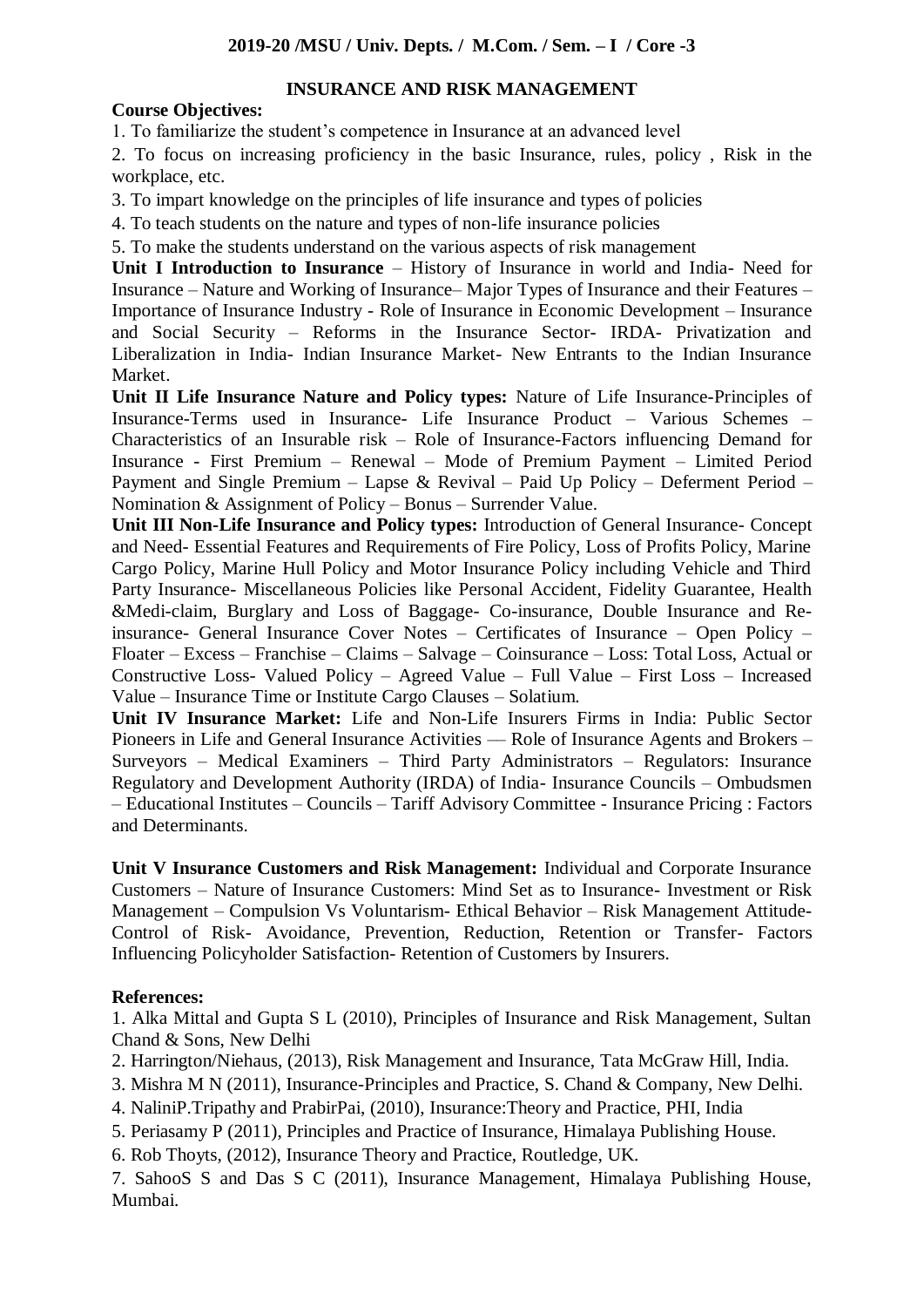## **FINANCIAL MARKETS AND INSTITUTIONS**

# **Course objectives:**

1. To introduce the basic concepts of financial markets

- 2. To impart knowledge on the working of commercial paper market, including bill market
- 3. To teach the students on the evolution of capital market

4. To acquaint the students with the knowledge on the functioning of various financial institutions such as NABARD, EXIM bank, etc

5. To teach students on the working of various credit rating agencies such as CRISIL, etc

**Unit I Introduction: Financial markets** - meaning - definition - role - functions constituents - financial instruments - capital market instruments - Indian money and capital markets - global financial markets - Money market:meaning - characteristics - importance general functions - segments - financial institutions - characteristics of developed money market - global money markets - Call money market:meaning - features - benefits - Indian call money market - call money rates - Commercial paper market:meaning - features - Satellite Dealers (SDs)

**Unit II Commercial paper market:** meaning - importance - developed bill market shortcomings of Indian bill market - Bill Market Scheme, 1952 - Bill market Scheme, 1970 - IDBI Bill Rediscounting Scheme - Reasons for the failure of bill market scheme - revitalizing bill market - Certificate of Deposit (CD) market:meaning - features - time deposit Vs certificate of deposit - role of DFHI - Treasury Bill Market: meaning - Treasury Bills general features - Indian TBs - Benefits - Gilt-edged securities market:meaning - features - Repos, government bonds - importance of gilt-edged market

**Unit III Capital Market:** meaning –characteristics – evolution and growth – new financial instruments – major issues – Capital market instruments– meaning – types – preference shares – equity shares – non-voting equity shares – company fixed deposits – warrants – debentures and bonds – global debt instruments – New Issues Market (NIM)– meaning – NIM and secondary market – methods of marketing securities – intermediaries in NIM – Debt market – meaning – advantages – risks on debt – role of bond market – price determination – yield of bond

**Unit IV Financial service institutions** – **Clearing Corporation of India Limited** – settlement of risks – risk management system – benefits –CRISIL – range of services – CIBIL – credit information – credit assessment – mechanism – defaulted credit facility – access to CIBIL information – credit information report – DFHIL – ICRA – Moody's Investor Service – Standard & Poor – Fitch Ratings – OTCEI – NSDL – STCI

**Unit V Financial Institutions**–meaning – special characteristics – money market institutions – capital market institutions – cooperative banking institutions –National Housing Bank – functions and working – EXIM bank of India – functions and working – NABARD – functions and working –  $RBI$  – functions and working –  $NBFCs$  –  $FIIs$  – role and danger – IMF – World Bank – IFC – ADB – Stock exchange – meaning – functions traders – role of SEBI – stock trading – regulatory framework – Insider trading – speculation – Investor protection – listing – SBI – functions and working.

## **References:**

1. MEIR KOHN, (2004), 'Financial Institutions and Markets', Oxford University Press, New Delhi 2. BHOLE L M AND JITENDRA MAHAKUD, (2012), Financial Institutions and Markets, McGraw Hill Education, New Delhi

3. GURUSAMY S, (2015), 'Financial Markets and Institutions', Vijay Nicole Imprints Ltd, Chennai 4. ANTHONY SAUNDERS AND MARCIA MILLAN CARNET, (2010), 'Tata McGraw Hill Publishing Company, New Delhi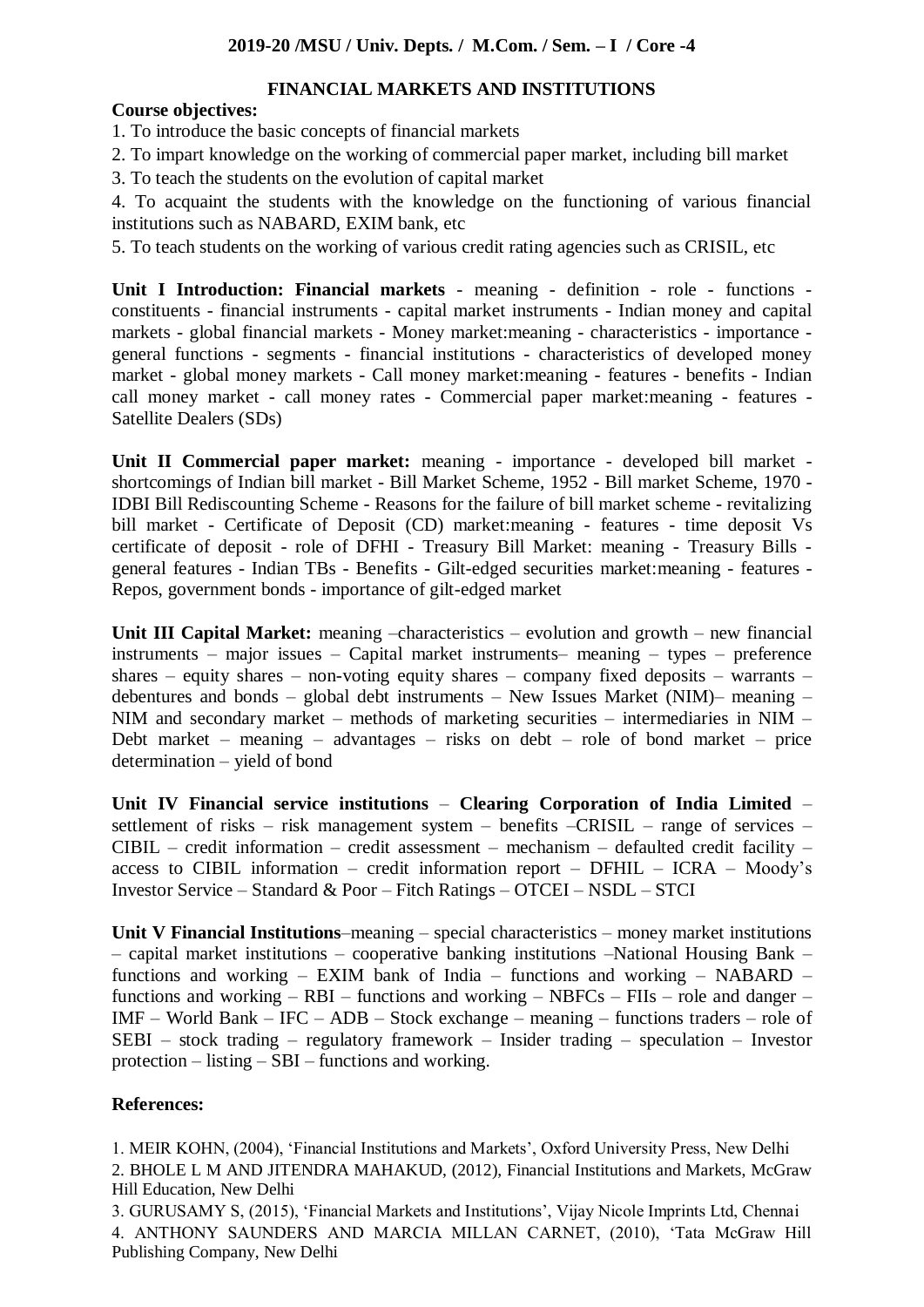5. ROSE, PETER S., AND FRASER, DONALD R, (2000), 'Financial Institutions: Understanding and Managing Financial Services", Tex Business Publications, New York

6. KINSELLA, RAY, (2009), 'New Issues in Financial Services, Powell's Books, London

7. KHAN M Y, (2001), 'Financial Services', Tata McGraw Hill, New Delhi

# **2019-20 /MSU / Univ. Depts. / M.Com. / Sem. – I /Elective – 1 (a)**

## **BUSINESS ENVIRONMENT**

#### **Course Objectives**

- $\triangleright$  To provide the knowledge of contemporary issues in the Business Environment.
- > To facilitate a better-informed Economic System
- $\triangleright$  To understand the various environment, culture and society.
- $\triangleright$  To know the differences between the business and Government.
- $\triangleright$  To expose the students to various environment factors related to the business.
- $\triangleright$  To develop the skill required to take better business decisions at right time.

**UNIT I BUSINESS ENVIRONMENT:** Meaning – Various environments affecting business – Social Economic; Political and Legal; Culture; Competitive Demographic; Technological and International environments.

**UNIT II BUSINESS AND CULTURE:** Culture – Elements of culture – Impact of foreign culture – Traditional values and its impact – Change and resistance to change - Caste and communities – Linguistic and Religious groups – Joint Family system.

**UNIT III BUSINESS AND SOCIETY:** Social responsibilities of Business – Responsibilities to shareholders; Responsibility to employees; Responsibility to customer; Responsibility to the community; Responsibility to the Government – Business Ethics – Population – Demographic pattern changes – Standard of living – Urbanization – Migration.

**UNIT IV BUSINESS AND GOVERNMENT:** State Regulations of business – Industrial Licensing policy – Technology – Indigenous Technology – Import of Technology – Import of Technological changes of business.

**UNIT V ECONOMIC SYSTEM:** socialism – Capitalism - Mixed Economy – Their impact on Business – Public sector, private sector, joint sector – objectives, growth, achievements and their failures – Prospects for future growth.

## **REFERENCES:**

- 1. K. Aswathappa, Essentials of Business Environments,Himalaya Publishing House.
- 2. 2. Lokanathan and Lakshmi rajan, -Business and society Emerald Publishers, 2016.
- 3. M.Adikary Economic Environment of Business Sultan Chand & Sons.2015
- 4. Francis Cherunilum -Business Environment.2017.
- 5. Dr. Amit [Kumar,](https://www.flipkart.com/books/dr-amit-kumar~contributor/pr?sid=bks) Business Environment, Publisher: SahityaBhawan Publications,2017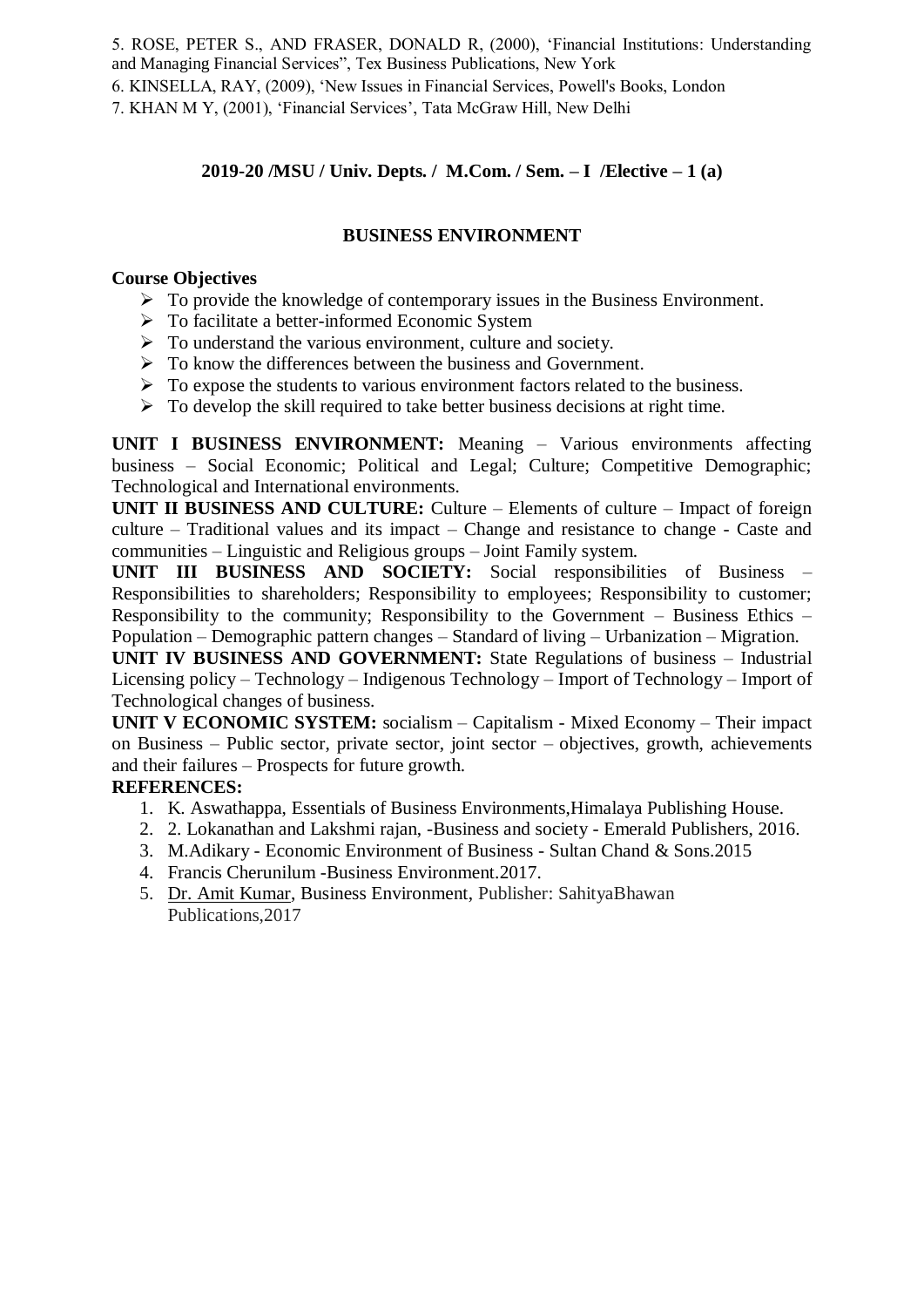## **PRACTICAL AUDITING**

#### **Course Objectives :**

- $\triangleright$  To acquaint students with the Principles of Auditing.
- To develop an understanding of preparation of Audit Report in different organizations.
- To familiarize Process Internal and External Auditing.
- $\triangleright$  To understand the Environment in Auditing.
- $\triangleright$  To familiarize Process in basics of segment Auditing.

#### **UNIT- I INTRODUCTION**

Auditing – Definition - scope of auditing - classification- qualities, Characteristics, classification of audit, responsibility and authority -independence and objectivity -fraud – ethics, Auditing vs investigation.

#### **UNIT- II INTERNAL AUDITING**

Administration of the internal auditing department - Reporting status - selection of staff orientation and training of staff, staff - guidelines evaluation of staff - measurement of audit accomplishments -- Relationships with auditors - external relationships.

#### **UNIT- III INTERNAL CONTROL**

Internal Check - Control – Internal Audit - Systems development controls - organizational controls procedural controls - , Control in an EDP system.

#### **UNIT - IV AUDIT REPORS**

Audit programmes - audit reports - field work –flowcharts - internal control questionnaires preliminary survey - sampling techniques -working papers.

#### **UNIT - V VOUCHING & VERIFICATION OF ASSETS & LIBILITIES**

Vouching – meaning – objects – importance of vouchers – precautions to be taken by the auditors while examining vouchers – vouching of various transactions. Verification and valuation of assets and liabilities – classification of assets – verification of different types of assets – valuation of investment, stock -in -trade and book debts.

## **REFERENCES:**

- 01. Brink V.Cawhin J & Witt H: Modern Internal Auditing 3<sup>rd</sup> Ed., New York, Ronald Press, Latest edition, 2013.
- 02. Sawyer L.B: The Practice of Modern Internal Auditing, Orlando, Florida : Institute of Internal Auditors Inc Latest edition.2012.
- 03. V.S.Agarwal,"Internal Auditing", Professional book publishers, New Delhi, 2013.
- 04. Arora R.C., " Internal Auditing, Principles and practices, ILBC Publishers Calcutta, 2016. 05. K.Sundar,Practical Auditing, Vijay Nicole Publications,New Delhi,2019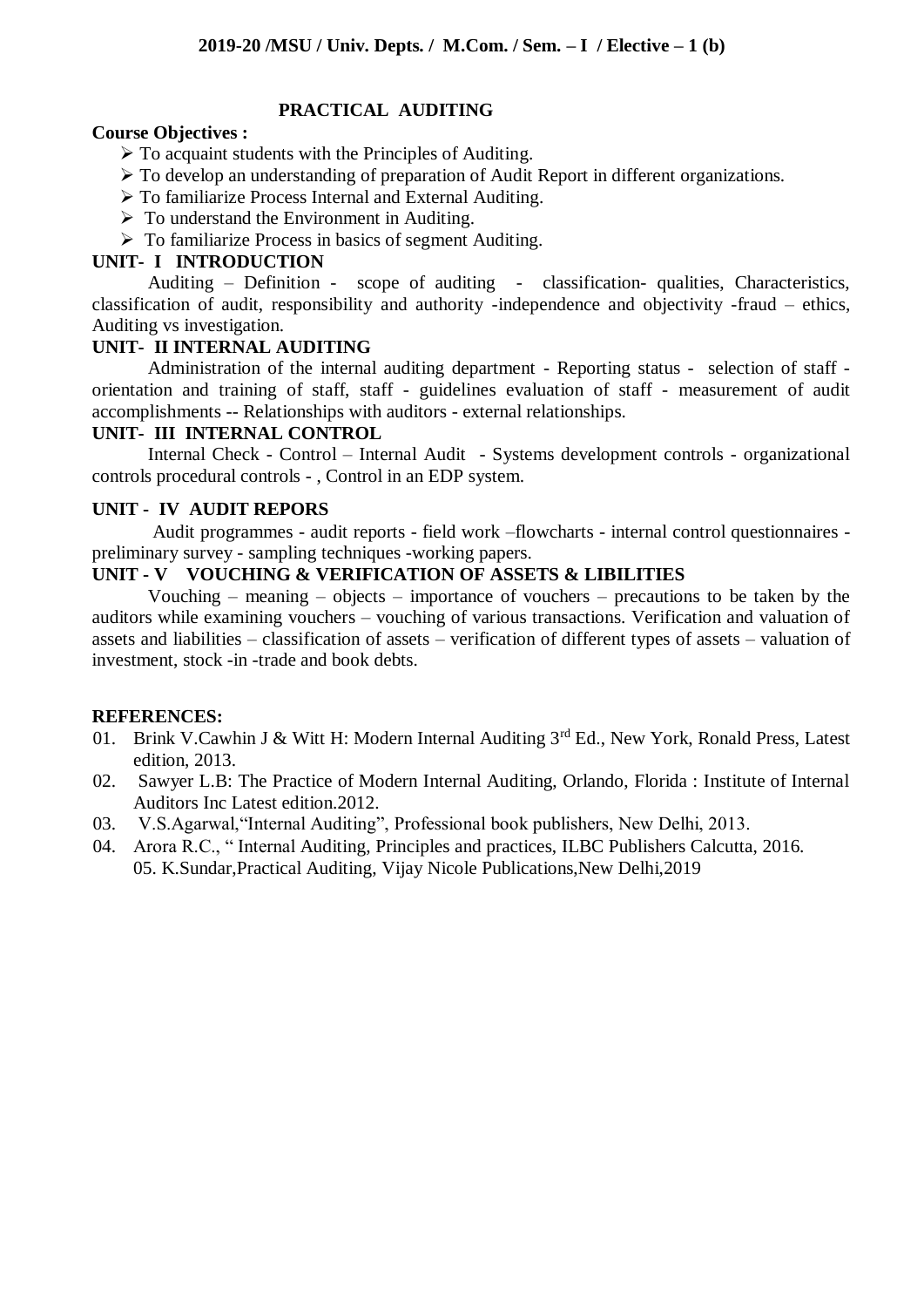#### **2019-20 /MSU / Univ. Depts. / M.Com. / Sem. – I / /Core – 5 / E-learning 1 (a) E – LEARNING PAPER** MANAGEMENT CONCEPT &ORGANISATIONALBEHAVIOUR

#### **2019-20 /MSU / Univ. Depts. / M.Com. / Sem. – II / Core - 6 COMPUTERIZED ACCOUNTING WITH TALLY**

#### **Course Objectives:**

1. To provide basic knowledge of computerized accounting to deserving students under self – learning mode

2. To know the preparation of budget and vouchers

3. To process purchase orders, sales order and salary payment

4. To prepare the final accounts with GST

5. To learn interest calculation

**Unit I Interface and Company Management**: Introduction to Tally ERP9 - Creating a Company - Altering and Deleting Company – Data Security: Security Control Setup - User Security Control, Multi Language, Export, Import, Backup and Restore: Export and Import Formats - Data Backup and Restore - Masters - Ledgers: Understanding Ledgers - Creating Ledgers - Creating Multiple Ledgers - Altering and Deleting Ledgers – Groups: Creating Groups - Altering and Deleting Groups - Bill wise Debtors and Creditors Ledgers: Configuring Bill wise Details

**Unit II Default Vouchers:** Payment Voucher - Receipt Voucher - Contra Voucher - Journal Voucher, Day Book: Day Book Reports - Altering and Deleting Transactions, Cheque Printing: CTS Cheque Printing System, Masters : Inventory: Understanding Inventory - Integrating Accounts and Inventory - Stock Group - Go down and Locations - Stock Category - Units of Measure - Stock Items - Manual Stock Valuation without Inventory

**Unit III Purchase Order Processing**: Purchase Order Process - Purchase Order Voucher - Receipt Note (Inventory) - Rejection-Out Voucher, Sales Order Processing: Sales Order Process - Sales Order Voucher - Delivery Note (Inventory) - Rejection-IN Voucher , Debit and Credit Notes, Bank Reconciliation, Manufacturing Vouchers: Bills of Materials - Job Costing, Tax Deducted at Source (TDS): Understanding TDS - Creating TDS Masters - TDS Payment - Tax Reports and Tax Forms, Payroll Accounting: Understanding Payroll - Pay Heads and Categories - Employee Details and Salary Details - Attendance Entries - Salary Payment – Pay sheet and Pay Slips

**Unit IV Goods and Services Tax (GST):** Activating Tally in GST - Setting Up GST (Company Level, Ledger Level or Inventory Level) - GST Taxes & Invoices - SGST, CGST & IGST - Creating GST Masters in Tally, Purchase Voucher with GST: Updating GST Number for Suppliers -Intra-State Purchase Entry in GST (SGST + CGST) - Inter-State Purchase Entry in GST (IGST) - GST Purchase Entry for Unregistered Dealer in Tally - Reverse Charge Mechanism Entry for GST in Tally, Sales Voucher with GST: Updating GST Number for Suppliers - Intra-State Sales Entry in GST (SGST + CGST) - Inter-State Sales Entry in GST (IGST) - Printing GST Sales Invoice from Tally ERP9 Software, GST Reports and Returns: GSTR 1 in Tally - GSTR 1 Return Filing

**Unit V Interest Calculations (Auto Mode):** Activating Interest Calculations, Point of Sales, Budgets and Controls: Budget Masters and Configurations - Budget Reporting and Analysis, Cost Centers and Cost Categories: Cost Centers - Profit Centers, Purchase and Sales Reporting: Analyzing Purchase and Sales Register - Analyzing Debit and Credit Note - Overdue Payables and Receivables - Outstanding Reports and Printing, Stock Analysis and Reports: Stock Registers - Stock Valuation - Stock Transfer Report - Negative Stock Report - Record Physical Stock and Shortage - Stock Entry without Perpetual Inventory, Financial Reports: Trial Balance - Profit and Loss Account - Balance Sheet - Working Capital - Cash Flow and Fund Flow Statements, Printing Reports: Sales Invoice - Printing Payment and Receipt Vouchers - Printing Various Other Reports - Miscellaneous: Inserting Vouchers - Duplicating Entries - Split Company Data - Merge Tally Companies, Shortcut Keys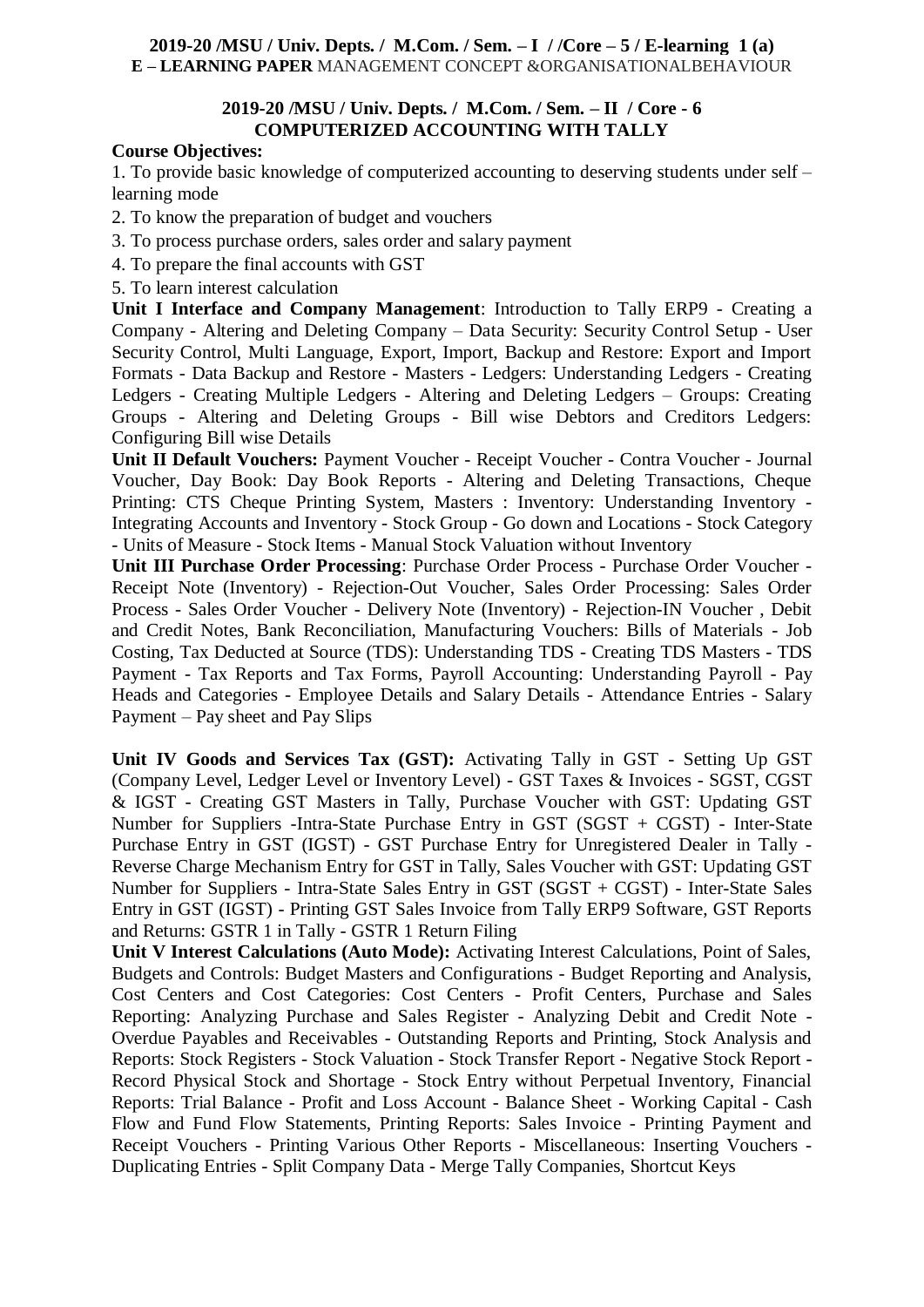# **NOTE:The Question paper should be of 50% theory and 50% Practical.**

## **References:**

1. Nadhani A K, (2016), Implementing Tally, BPB Publications.

2. Rizwan Ahmed, (2016), Tally ERP 9, Margham Publications, Chennai.

3. Nandhani, (2015), Computerized Accounting under Tally, Implementing Tally, BPB publication.

4. NamrataAgrawal, (2008), Tally 9", Dreamtech Publishers.

5. Tally Software Package Manual .

# **2019-20 /MSU / Univ. Depts. / M.Com. / Sem. – II / Core - 7**

# **Course Objectives:**

# **OPERATIONS RESEARCH**

 To provide an understanding of Operations Research techniques used for managerial decision making

**UNIT I: OPERATION RESEARCH:** Concept and Significance of operations Research Evolution of operations research; Steps in designing operations research studies; Operations research models.

**UNIT II: LINEAR PROGRAMMING**: Linear Programming and its Applications: Graphic method and simplex method; Duality problem; Transportation problem; Assignment problem. **UNIT III: WAITING LINE MODELS:** Waiters and Services; Mathematical distribution of queues; Basic models of queuing theory and applications.

**UNIT IV: INVENTORY CONTROL:** Deterministic models and probabilistic models.

**UNIT V: GAME THEORY:** Zero sum game; Pure and mix strategies; Criteria of sharing strategies. Net – Work Analysis: Decision Tree Analysis - Introduction to PERT and CPM; Application areas of PERT and CPM.

**The Question paper should consist of 40% theory and 60% Practical.**

## **REFERENCES:**

1. Sharma J.K.: Operations Research – Theory and Applications, Macmillan India Ltd., New Delhi 3rd edition 2006

2. R. Panneerselvam – Operation Research Prentice Hall of India Private Ltd., New Delhi.(2007)2nd edition

3. Hiller & Lieberman "introduction to Operations Research Tata McGRaw Hill, New Delhi (2009) 8th ed.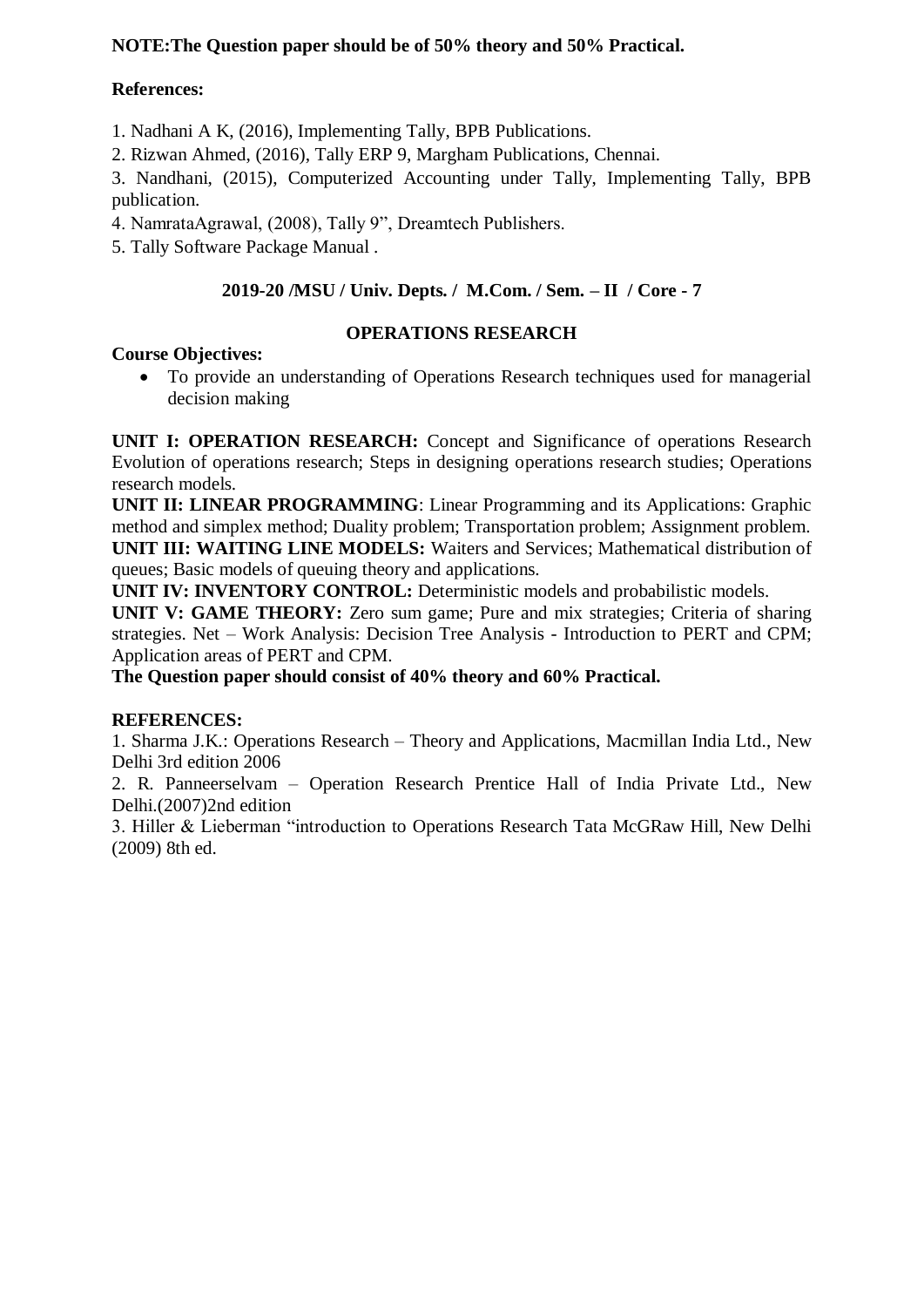## **Business Research Methods**

#### **Course Objectives :**

- $\triangleright$  To develop understanding of the basic framework of research process.
- $\triangleright$  To d understand the various research designs and techniques.
- To identify various sources of information for literature review, data collection concept of research and its methodologies
- $\triangleright$  To organize and conduct research in a more appropriate manner to write research reports and theses.

# **UNIT – I INTRODUCTION**

**Meaning of research** – Types of research – Methods of research- Research design – Steps in selection & formulation of a research problem – Hypothesis – Formulation of Hypothesis – Review of literatures – Need and Importance

# **UNIT – II RESEARCH DESIGN AND MEASUREMENT**

Research design – Definition – types of research design – exploratory and causal research design – Descriptive and experimental design – different types of experimental design.

# **UNIT – III DATA COLLECTION**

Types of data – Primary Vs Secondary data – Methods of primary data collection – Survey Vs Observation – Experiments – Construction of questionnaire– Sampling plan – Sample size – determinants optimal sample size – sampling techniques – Probability Vs Non–probability sampling methods.

# **UNIT – IV DATA PREPARATION AND ANALYSIS**

Data Preparation – editing – Coding –Data entry – Validity of data – Qualitative Vs Quantitative data analysis – Bivariate and Multivariate statistical techniques – Factor analysis – Discriminant analysis – cluster analysis – multiple regression and correlation – multidimensional scaling – Conjoint Analysis.

## **UNIT – V REPORT WRITING**

Report Writing: Meaning, types and contents of research reports –Steps involved in drafting reports – Fundamentals and Principles of good report writing – Lay-out and Features of a Good Research Report- Grammatical Quality – Language flow- Data Support- Diagrammatic Elucidation-References and Annotations.

## **REFERENCES:**

- 01. Kothari C.R, *Research Methodology Methods and Techniques*, New Age International Publishers, 2015.
- 02. ravanavel . P, *Research Methodology*, Margham Publishers, Chennai, 2013.
- 03. ivastava, Shenoy and Sharma: *Quantitative Techniques for Managerial Decision*: New Delhi.2016.
- 04. onald R.Cooper and Pamela S.Schindler *Business Research Methods* Tata McGraw Hill Publications – 2016.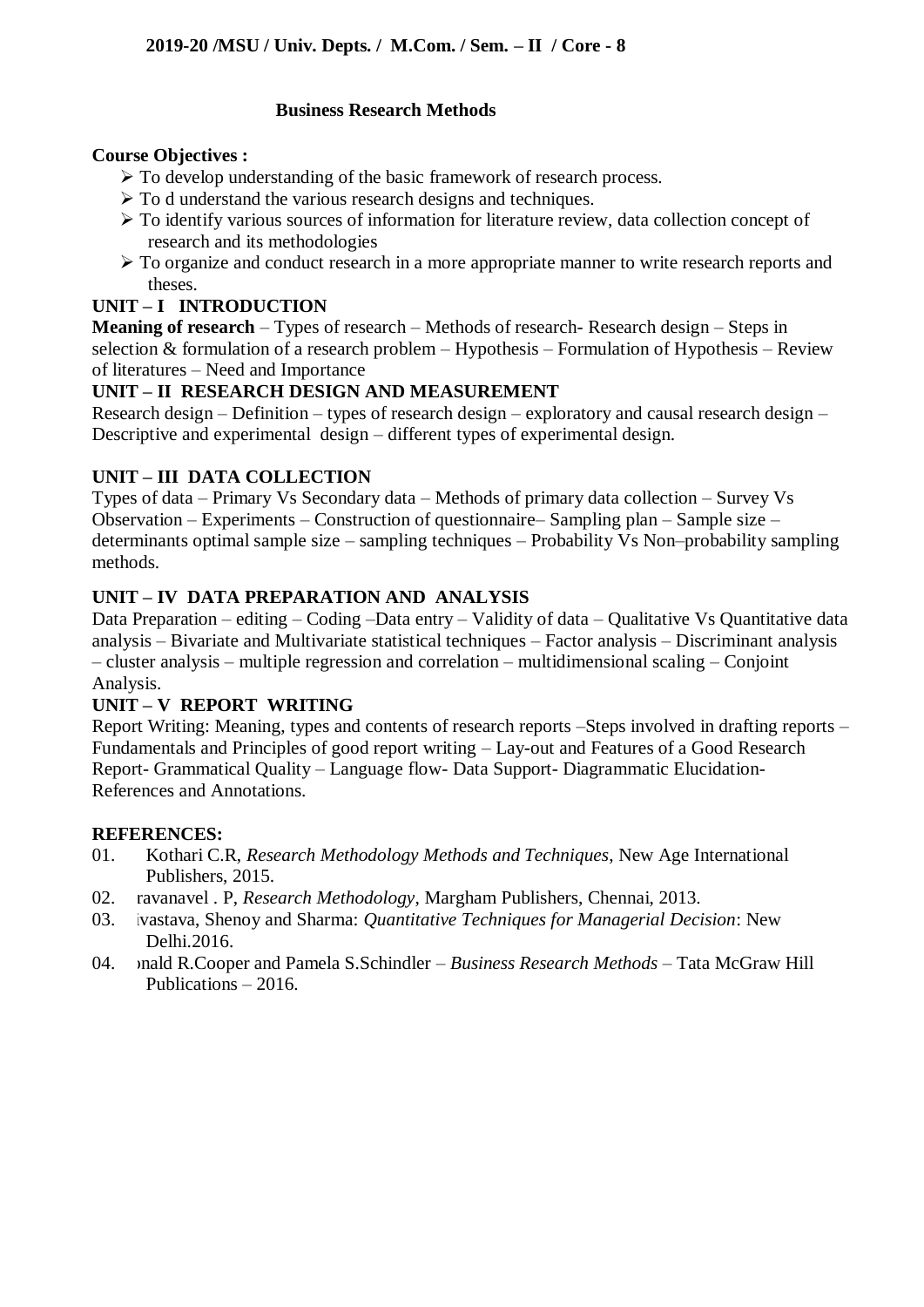# **ADVANCED FINANCIAL MANAGEMENT**

#### **Course Objectives:**

- $\triangleright$  To understand the theoretical framework of financial management in business corporations
- $\triangleright$  To make an in depth analysis of various sources of financing and financial planning
- $\triangleright$  To impart knowledge of managing assets of the company
- $\triangleright$  To acquaint the students with types of leverages
- $\triangleright$  To enable the students to understand the capital structure and dividend theories

**UNIT I Financial Management- :** Introduction – Objectives, Scope, Uses and Functions of Financial management – Profit maximization vs Wealth maximization - Role of Finance Manager – Liquidity vs Profitability- Risk and return trade off –Time value of Money – Financial Forecasting – Changing scenario of financial management in India( Theory)

**UNIT II Sources of finance & financial planning:** Sources of Finance: short term finance & long term finance - Security Financing, Internal Financing, Loan Financing and other Innovative sources of Financing – Factors determining the source of finance. Working capital - Concepts of working capital –Types-Significance-adequacy- Dangers of redundant working capital – Factors –Determinants of working capital- issues and methods of estimating working capital .

**UNIT III Management of assets:** Receivables Management: Objectives – Costs – Benefits – Credit policies – Credit Terms – Credit analysis - Collection policies –Decision tree Analysis of credit granting – monitoring  $\&$  control of receivables - Inventory management: Objectives of inventory management – RISK  $& Cost$  of holding inventory- Techniques of Inventory management – EOQ – ABC analysis – Inventory turnover ratios – Just in Time inventory system – VED analysis – FSN analysis – Min-Max Method – Perpetual Inventory system ( Theory)

**UNITIV** Investment Decisions: Capital Budgeting – Nature of capital budgeting-

Objectives – Process- factors influencing capital budgeting decisions - Identifying relevant cash flows – Evaluation Techniques: Payback, Net Present Value, Profitability Index, Internal Rate of Return, Accounting rate of return ( Theory & Problems)

**UNIT V Leverages and Dividend Decision:** Leverage- Types - Operating leverage – degree of Operating leverage – Financial leverage – Degree of financial leverage- Combined leverage – EBIT/EPS Analysis - Cost of capital: Equity, Debt, Retained Earnings – Weighted Average Cost of Capital – Capital structure: designing capital structure – - Factors determining capital structure - Capital structure Theories – Net income, Net operating Income, MM and Traditional theories – Dividend policy and practices – Dividend policies – Factors determining Dividend policy – Dividend Theories – Graham, Walter, Gordon and Modigliani -Miller theories (Theory & Problems)

## **Note: Question paper shall consist of 60% Theory and 40 % Problems**

## **References:**

- 1. Khan M Y and Jain P K, (2014), Financial management, Text, Problems and cases, Tata McGraw Hill, New Delhi
- 2. Murthy A, (2016), Financial Management, Margam Publications, Chennai
- 3. Maheswari S N, (2016), Financial Management, Sultan Chand & Sons, New Delhi
- 4. Pandey I M, (2014), Financial Management, Vikas Publishing House, Mumbai
- 5. Periyasamy, (2015), Financial Management, Vijay Nicole Imprints, Chennai
- 6. Prasanna Chandra, (2014), Financial Management, 7th edition, Tata McGraw Hill, New Delhi
- 7. Tulsian P C, (2016), Financial Management, S.Chand& Company, New Delhi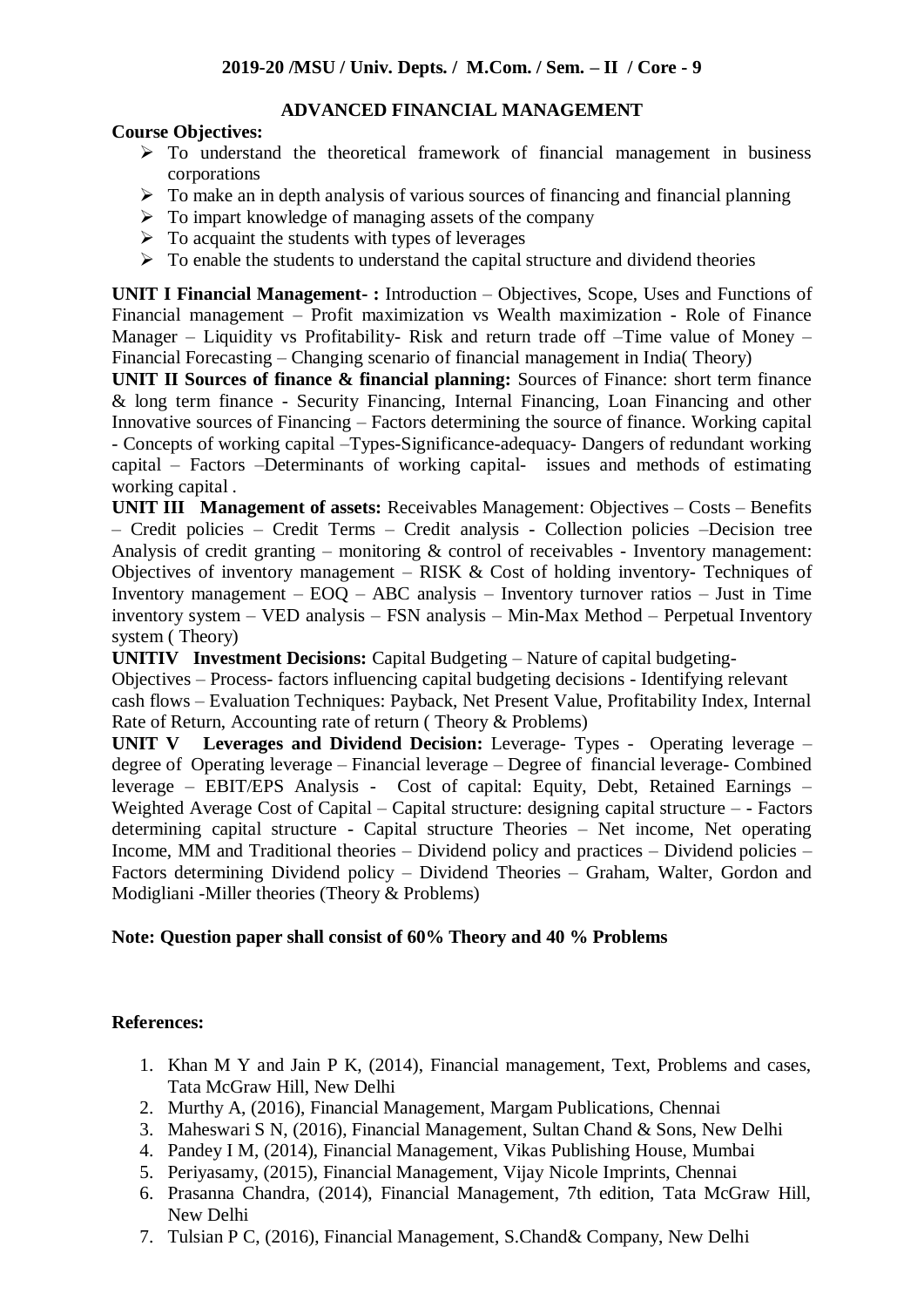# **ENTREPRENEURIAL DEVELOPMENT**

# **Course Objectives:**

- To enable the students to become familiar with the entrepreneurship development
- To enlighten the students about the financial assistance of Government Financial Institutions for Entrepreneurial Development.
- To educate the students about the scope of women entrepreneur.

**Unit I Introduction of Entrepreneur** - meaning - importance - Qualities, nature, types, traits, culture. Similarities and differences between entrepreneur and intrapreneur.Entrepreneurship and economic development - its importance - Role of entrepreneurship - entrepreneurial environment.

**UNIT II Evolution of Entrepreneurs** - entrepreneurial promotion: Training and development. mobility of entrepreneurs - entrepreneurial change - occupational mobility factors in mobility - Role of consultancy organisations in promoting entrepreneurs - Forms of business for entrepreneurs – Rural Entrepreneurship – Women entrepreneurship.

**UNIT III Project Management:** Sources of business idea - Project classifications identifications - formulation and design - feasibility analysis . Financial analysis - project cost estimate - operating revenue estimate -Ratio analysis - investment Process - B E analysis - Profit analysis - Social cost benefit analysis - Project Appraisal methods .Preparation of Project Report and presentation.

**UNIT IV Project finance:** Sources of finance - Institutional finance - Role of IFC, IDBI, ICICI, LIC,SFC, SIPCOT, Commercial Bank - Appraisal of bank for loans. Institutional aids for entrepreneurship development - Role of DICS, SIDCO, NSICS, IRCI, NIDC, SIDBI, SISI, SIPCOT, Entrepreneurial guidance bureau - Approaching Institutions for Assistance .

**UNIT V Steps in setting SSI unit** – Scanning of business environment – Training – Product selection – Market – Survey – Incentives & Subsidies – Evaluating entrepreneurial performance - Problems of entrepreneurs -Problems of entrepreneurs - Sickness in small industries – Reasons and Remedies.

# **References**

- 1. Entrepreneurial Development, Dr.L.Rengarajan ,SreeRenga Publications.
- 2. Entrepreneurial Development, Dr.S.S.Khanka, S.Chand& Company Ltd, New Delhi
- 3. Entrepreneurship in The New MilleniumByKuralko and Hodgetts Cengage learning. Entrepreneurship – Robert D Hisrich and others, Tata Mcgraw Hill Co.
- 4. K.Sundar, Entrepreneurial Development, Vijay Nicole Publication, NewDelhi, 2019.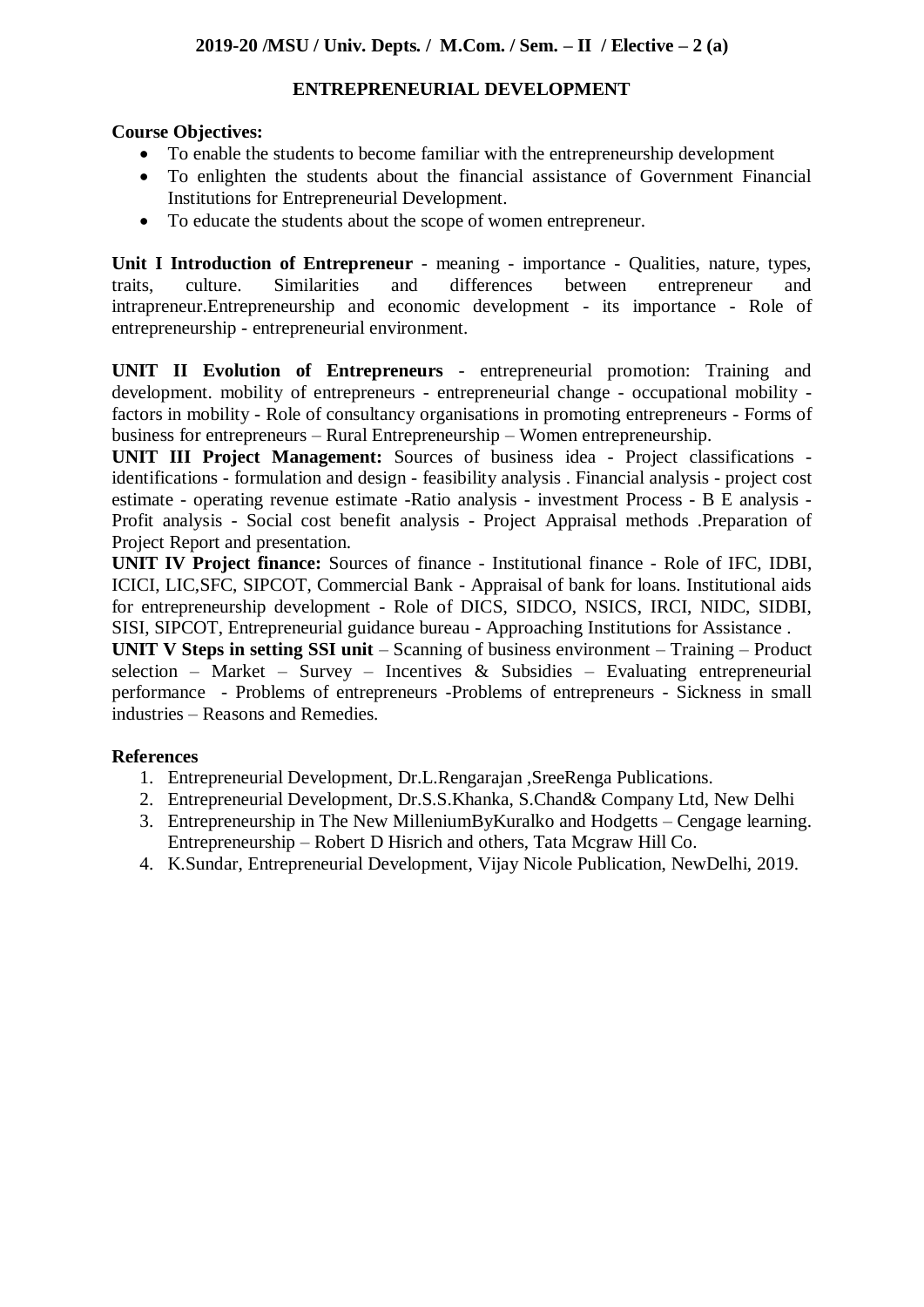**Project Planning and Finance** 

#### **Course objectives:**

- $\triangleright$  To provide adequate knowledge to the students for formulating and handling of project. Course Outline:
- **Unit I: Project Management:** Nature, Scope, Process, Elements, Significance and Emerging Issues. Identification of Investment Opportunities and their Feasibility.Market and Demand Analysis.
- **Unit II: Technical Analysis:** Choice of Technology, Analysis of Materials and Inputs, Plant Locations and Layout Pollution Control and Government Regulations. Financial Analysis: Fund flow analysis and sources of funds.,
- **Unit III: Project Appraisal:** Cash Flow estimate under different financing pattern ( LTF, TF) capital expenditure decisions(using capital budgeting techniques),
- **Unit IV: Risk Analysis:** Different techniques, project evaluation under special circumstances, CAPM model,
- **Unit V: Net Work Techniques for Project Management:** PERT / CPM Techniques. Time Cost Trade-off. Resource Leveling. Social cost benefit analysis; SCBA approach, UNIDO approach, shadow pricing

#### **References:**

1. Prasanna Chandra: Project: Preparation, Appraisal, Budgeting and Implementation. 2. P.K. Matto: Project Formulation in Developing Countries 3. Dass Gupta &Sen : Guideline for Project Evaluation 4. D.K. Jain : Project Planning and Appraisal in Planned Economy

**2019-20 /MSU / Univ. Depts. / M.Com. / Sem. – II /Intenship Training & Viva-Voce**

**2019-20 /MSU / Univ. Depts. / M.Com. / Sem. – II / Supportive - I**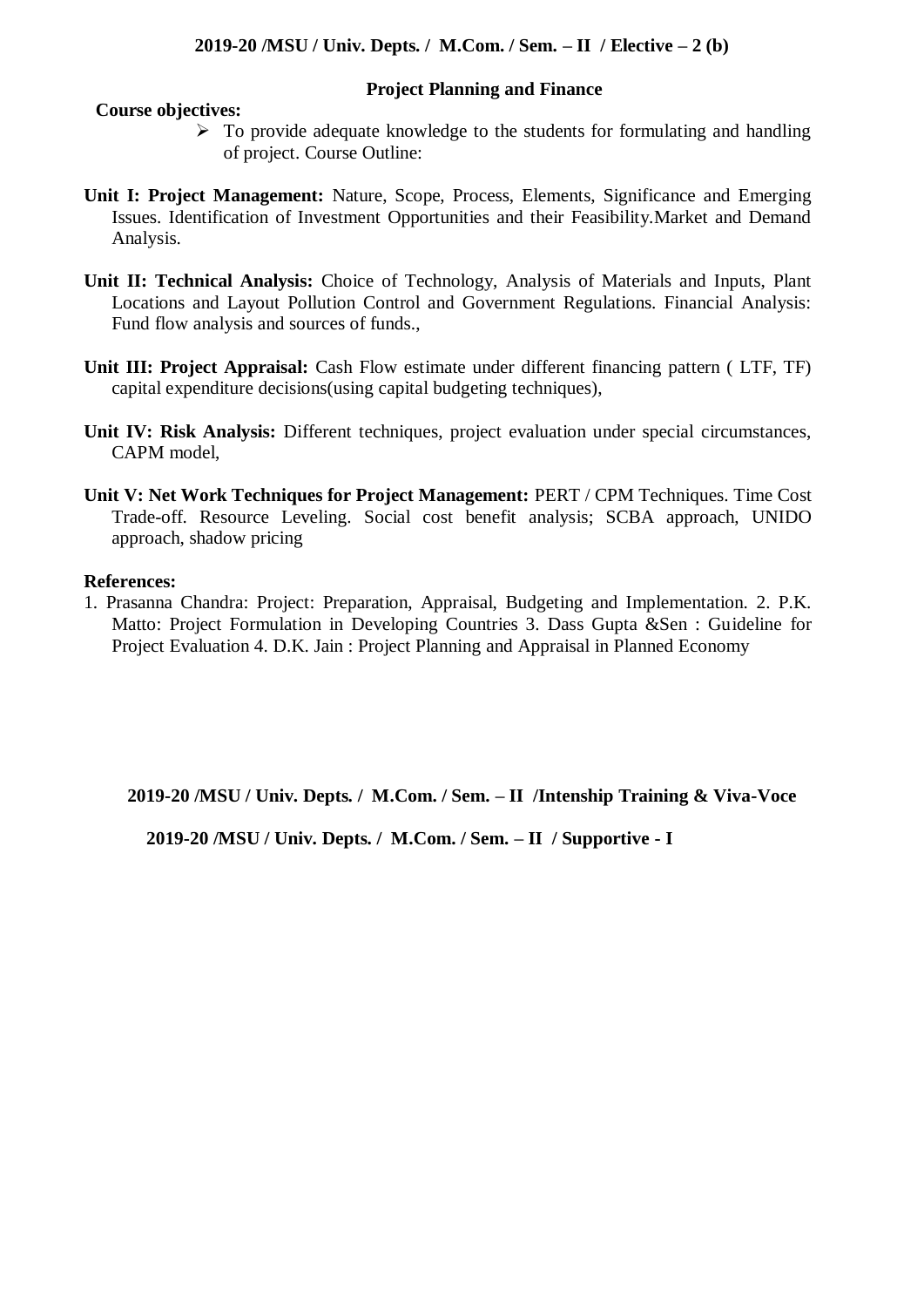# **Advanced Corporate Accounting**

## **Course Objectives**

- 1. To impart knowledge on corporate accounting methods
- 2. To enable the students to understand the procedures of accounting.
- 3. To enable them to develop skills in the preparation of accounting statements and their analysis.
- 4. To gain the knowledge about accounting standards and companies' accounts
- 5. To learn the preparation of accounts of banking companies

**Unit I Holding Companies' Accounts:** Introduction-Advantages-Disadvantages-Wholly – owned Subsidiary Companies-Partly –owned Subsidiary Companies- Presentation of Accounts-Principles of Consolidation-Elimination of Investment in Shares-Minority Interest-Cost of Control-Capital and Revenue Profit-Revaluation of Assets and Liabilities-Elimination of Common Transactions-Contingency Liabilities-Unrealized Profit-Current Accounts-Bonus Shares-Treatment of Dividend-Debentures of Subsidiary Company-Preference Shares in Subsidiary Company-Share Premium-Preliminary Expenses-Sales of Shares-Consolidated Profit and Loss Account-Company having a number of Subsidiaries. (Except inter-company holdings and chain holding)

**Unit II Accounts of Banking Companies:** Introduction-Legal provisions-Disposal of Non-Banking Assets-Restrictions on Loans – Restrictions on Commission-Restriction on Payment of Dividend- Management of Minimum Capital-Statutory Reserve-CRR and SLR-Accounts and Audit-Profit and Loss Account-Balance Sheet-Money at Call and Short Notice – Advances- Acceptance Endorsements etc., - Bills for Collection-Bills Payable-Bills Purchased and Discounted-Rebate on Bills Discounted-Inter Office Adjustments-Slip System.

**Unit III Accounts of Insurance Companies:** Types of Insurance-Annual Accounts-Life Insurance-Consideration for Annuities Granted-Balance Sheet-Determination of Profit-Accounts of General Insurance-Reserve for Unexpired Risk -Preparation of Final Accounts.

**Unit IV Double Accounting System:** Introduction-Double Entry System and Double Account System-Double Account System-Features of Double Account System-Advantages and Disadvantages-Accounts of Electricity Companies-Depreciation-Contingencies and Disadvantages-Accounts of Electricity Companies-Depreciation-Contingencies Reserves-Development Reserve-General Reserve-Tariff and Dividend Control Reserve-Remuneration – Reasonable Return-Capital Base-Clear Profit-Disposal of Surplus-Replacement of Assets-Receipts and Expenditure on Capital Accounts – General Balance Sheet – Revenue Account – Net Revenue Account - Accounts of Electricity Companies and Railways - Replacement and Renewals.

**Unit V Accounting Standards:** Accounting Standards – Indian and International Accounting Standards – Accounting Standards 1,3,6,10,14,21 and 29 - Application – Scope – Formulation – Advantages – Disadvantages – Challenges - Inflation Accounting (Theory only)

#### **Note: Question Paper shall cover 80% Problems & 20% Theory References:**

- 1. Arulanandam, M.A. and Raman, K.S (2009), Advanced Accounting, Himalaya Publishing House, Mumbai
- 2. Gupta R.L. and Radhaswamy, (2009), Advanced Accountancy, Sultan Chand & Sons, New Delhi
- **3.** Jain, S.P. and Narang, K.L, (2014), Advanced Accountancy, Kalyani Publishers, Ludhiana
- 4. Pillai R.S.N, Bagavathi and Uma. S (2010), Fundamentals of Advanced Accounting, S.Chand& Company Private Limited, New Delhi.
- 5. Rajasekaran, VandLalitha, R. (2011), Advanced Accounts, Pearson. New Delhi
- 6. Reddy, T.S. and Murthy, A (2015), Corporate Accounting, Margham Publications, Chennai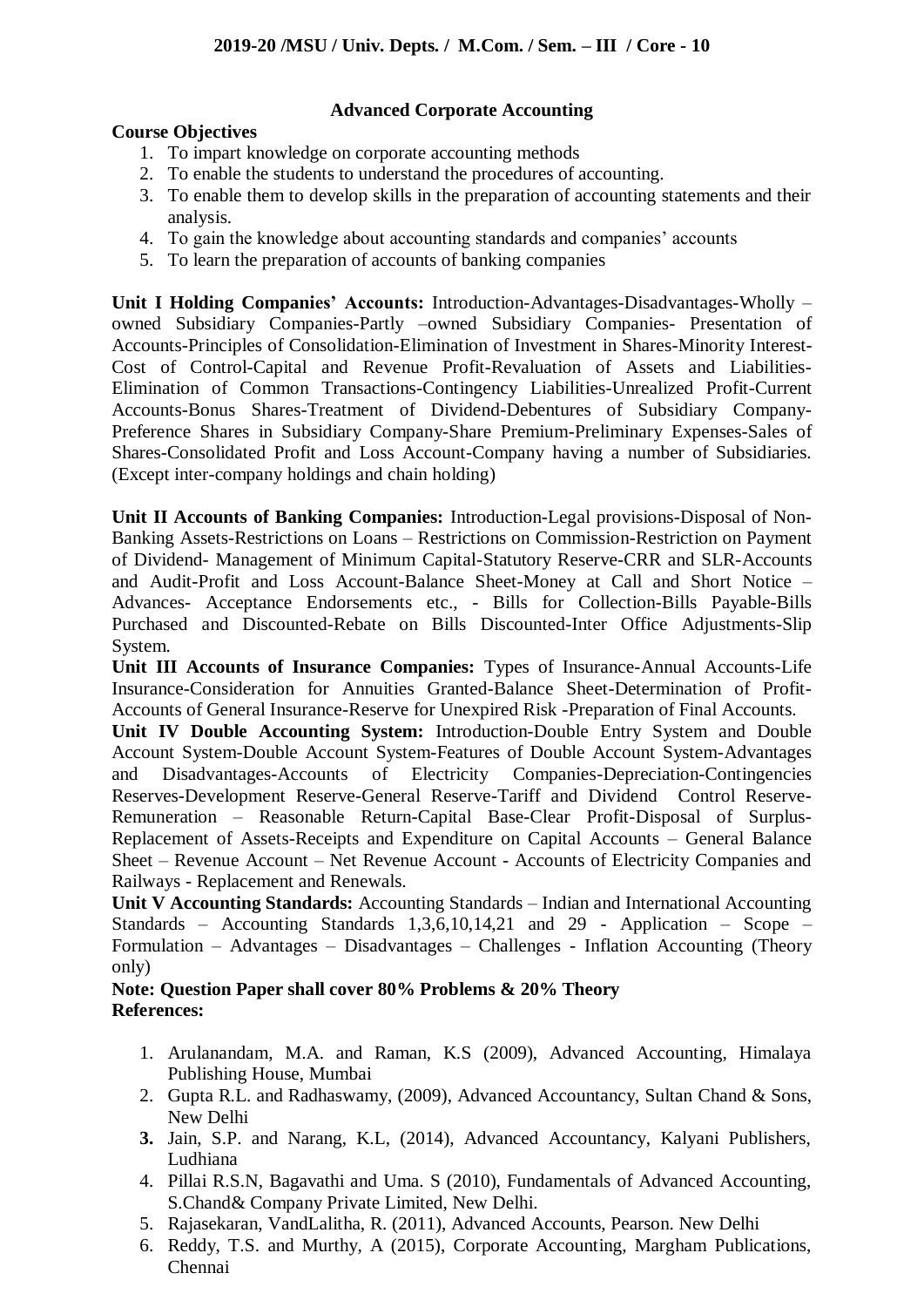#### **INDIRECT TAXATION**

#### **Course Objectives**

- 1. To teach the features, and benefits of GST
- 2. To enable students to learn important definitions on GST
- 3. To learn the registration procedure relating to GST
- 4. To teach the various aspects of assessment of GST
- 5. To learn the important provisions of GST

**Unit I Indirect Taxes** - Introduction - Features - Objectives of Taxation- Types of taxes-Direct and Indirect taxes - Indirect Tax structure-Merits and Demerits of Indirect Taxes-Recent Developments in Indirect Taxes- Goods and Services Tax Act 2016 - Introduction – Features – Benefits of GST Act.

**Unit II Goods and Service Tax** - Important Definitions - Taxable persons – Time of supply of goods and services – Administrative set up – Classes of officers under Central and State goods and services Tax Act - Appointment of Officers – Powers of officers – Levy and collection of GST – Powers to grant exemption from tax.

**Unit III Registration** – Procedure for registration under Schedule III – Special provisions relating to casual taxable person and non-resident taxable person – Amendment of registration – Cancellation of registration – Revocation of cancellation of registration.

**Unit IV Assessment of GST**- Self-assessment – Provisional assessment – Scrutiny of returns – Assessment of non-filers of returns – Assessment of unregistered persons – Assessment in certain special cases – Tax Invoice – Credit and Debit Notes – Payment of Tax – Tax Deducted at Source – Electronic Commerce – Definitions - Collection of Tax at source.

**Unit V Customs Act 1962** – Important Definitions – Basics – Importance of Customs Duty – Constitutional authority for levy of Customs Duty – Types of Customs Duty – Prohibition of Importation and Exportation of goods – Valuation of goods for Customs Duty – Transaction Value – Assessable Value – Computation of Assessable Value and Customs Duty.

#### **References:**

1. Balachandran, (2014), Indirect Taxation", Sultan Chand & Sons and Kalyani Publishers

2. Mehrotra&Goyal (2015), Indirect Taxes, SahityaBhavan Publications, Agra

3. Parameswaran and Viswanatha, Indirect Taxes - GST and Customs Law, (2018), Kavin Publications, Coimbatore

4. Radhakrishnan, (2013), Indirect Taxation, Kalyani Publishers

5. Background Material for Goods and Service Tax. July, 2016. National Academy Of Customs Excise and Narcotics.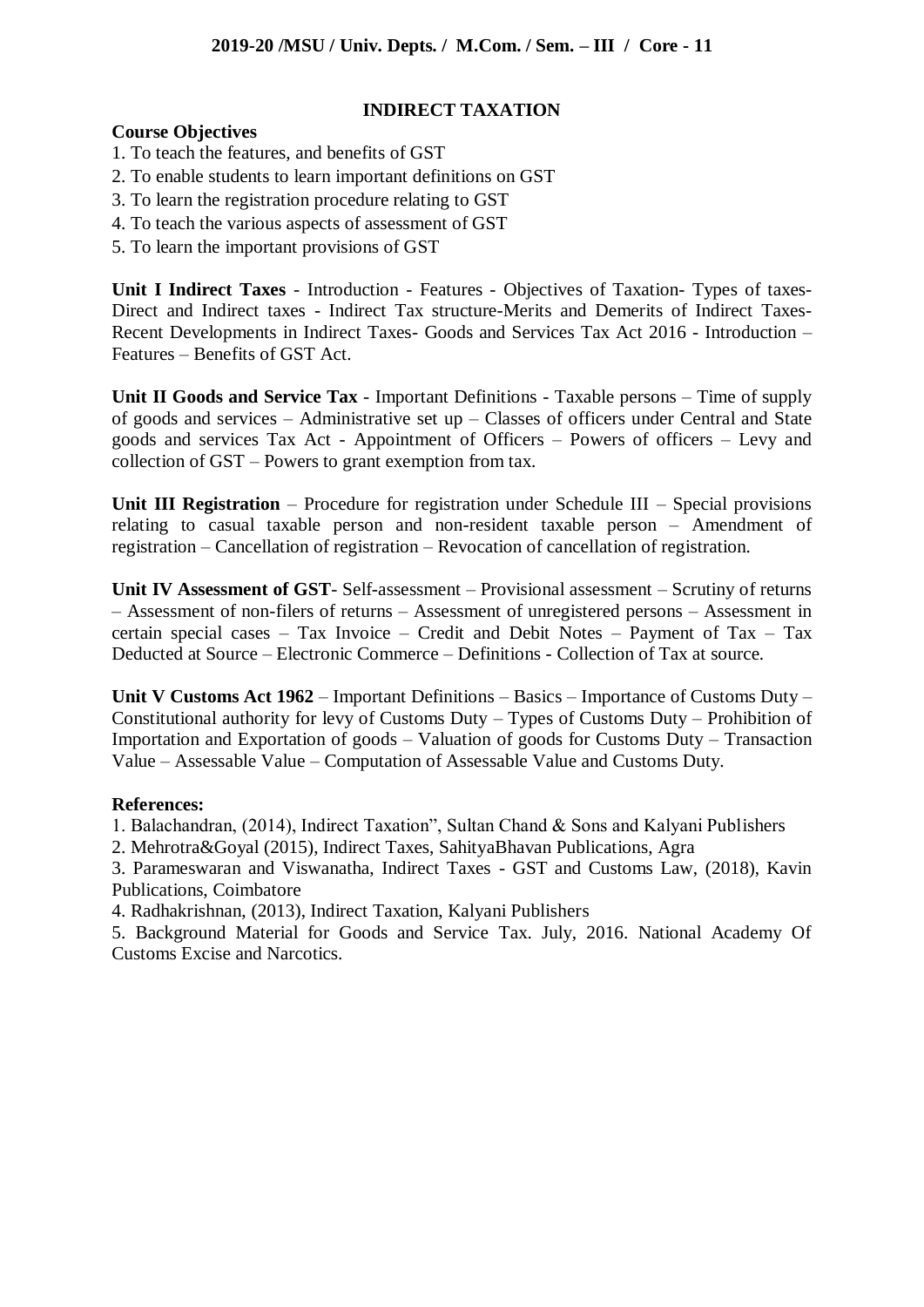# **SECURITY ANALYSIS AND PORTFOLIO MANAGEMENT**

# **Course Objectives :**

- To Analyze and understand Economic, Industry and Company information.
- $\triangleright$  To apply fundamental and technical analysis for security valuation.
- $\triangleright$  To interpret the published information and value the share price movements.
- To Understand the various alternatives available for investment and to measure risk and return.

# **UNIT – I INVESTMENT AND SECURITIES MARKETS**

Investment – Characteristics and objectives of Investment – Types of Investment – Making a trade at market place: Primary and Secondary Markets - Methods of floating new issues Market - Regulation of primary market, Stock exchanges in India - Trading system in stock exchanges – Risk Return Analysis.

# **UNIT – II FUNDAMENTAL ANALYSIS**

Economic Analysis – Economic forecasting and stock Investment Decisions – Forecasting techniques Industry Analysis : Industry classification, Industry life cycle – Company Analysis - Measuring Earnings – Forecasting Earnings – Applied Valuation Techniques – Graham and Dodds investor ratios.

# **UNIT – III TECHNICAL ANALYSIS**

Fundamental Analysis Vs Technical Analysis – Charting methods – Market Indicators Trend – Trend reversals – Patterns - Moving Average – Exponential moving Average – Oscillators – Market Indicators – Efficient Market theory.

# **UNIT – IV PORTFOLIO MANAGEMENT AND SELECTION**

Portfolio analysis and selection: Portfolio concept, Portfolio risk and return, Beta as a measure of risk, Calculation of Beta, Selection of Portfolio: Markowitz's theory, Single Index Model – Capital Asset Pricing model –Arbitrage pricing theory.

# **UNIT – V PORTFOLIO MANAGEMENT AND PERFORMANCE EVALUATION**

Portfolio management and performance evaluation: Performance evaluation of Existing Portfolio, Sharpe and Trynor measures; Finding alternatives and revision of portfolio.

## **REFERENCES:**

- 01 Donald E.Fischer& Ronald J.Jordan, Security Analysis & Portfolio Management, PHI Learning., New Delhi, 8<sup>th</sup> edition, 2014.
- 02 nithavathyPandian, Securities Analysis and Portfolio Management, Himalaya Publishing House, 2015
- 03 V.A.Avadhan, Securities Analysis and Portfolio Management, Himalaya Publishing House, 2016.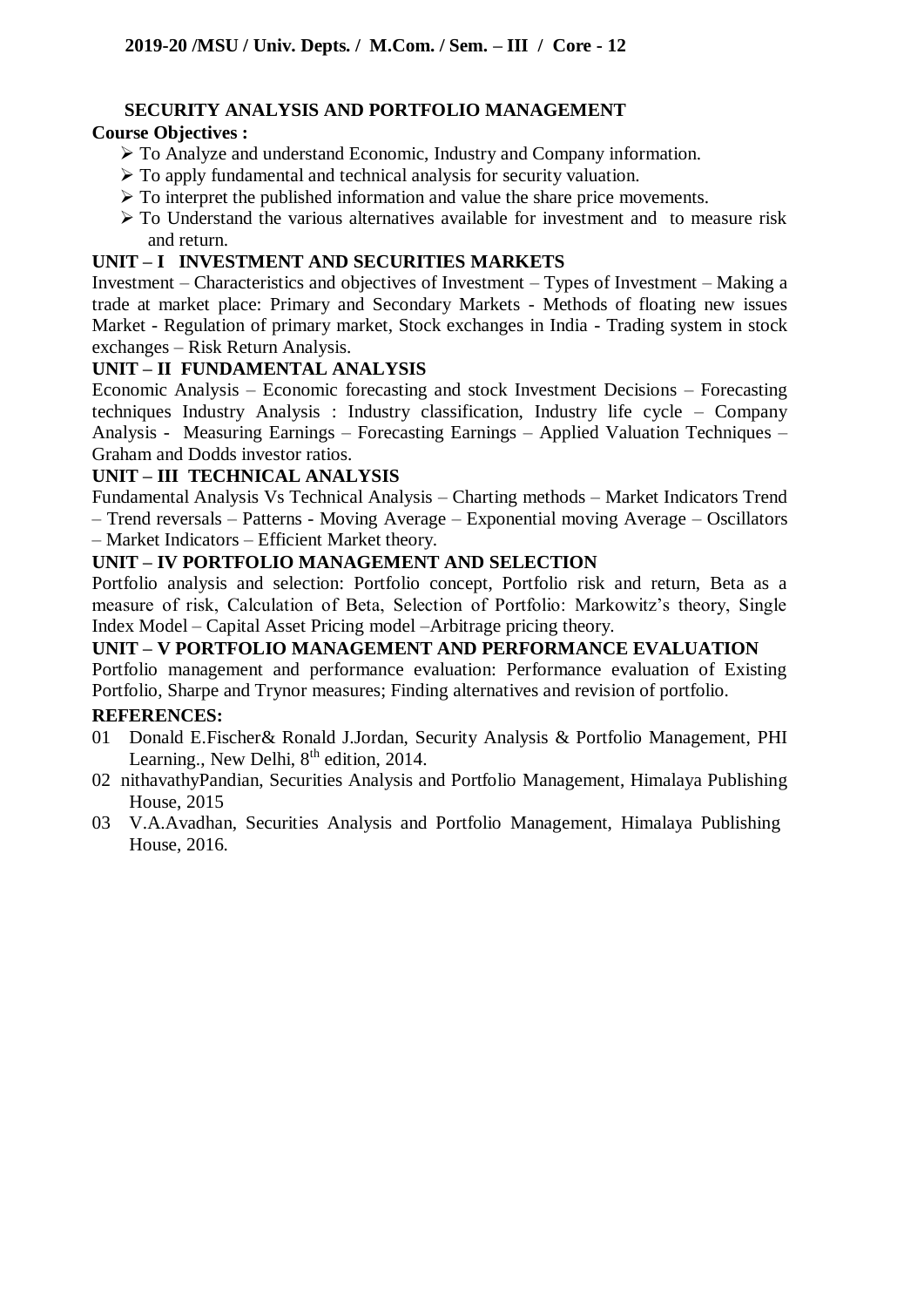## **ENTERPRISE RESOURCE PLANNING (ERP)**

#### **Course Objectives**

- 1. To know the evaluation of ERP, systems, technology and the background of ERP
- 2. To teach the various aspects of business processes
- 3. To enable the students to learn about BPR
- 4. To teach the ERP system implementation
- 5. To know about SCM and CRM

**UNIT I Definition of enterprise** - enterprise resource planning - evolution of ERP systems material requirement planning - manufacturing requirement planning – Trends - Systems and technology background - ERP systems background – Objectives - Benefits and challenges in ERP - ERP data input - ERP output capabilities - Technology-enables vs. clean sheet reengineering - Specialties in ERP systems - Tangible and intangible benefits - Major ERP vendors.

**UNIT II Business processes -** ERP software changes - Designing ERP systems - choosing standard models - artefacts and processes for ERP systems - client-server architecture for ERP - Application architectures - cross functionalities - application integration.

**UNIT III Introduction to BPR** - definition and principles BPR - role of IT in BPR - IT support for BPR - strategic alignment of IT and BPR - Process engineering - enterprise business processes - BPR and organizational restructuring - organizational systems - business process integration.

**UNIT IV Choosing an ERP system implementing** - big bang vs phased-identification of modules -developing guiding principles and detailed project plan - legacy system analysis as is picture -mapping into ERP - Project team training - To Be design - user acceptance detailed design - customization - construction and testing, production system development

**UNIT V Introduction to SCM & CRM** - Meaning - Need - Origin - Elements of SCM - Future trends in SCM Purchasing issues in SCM - The role of purchasing in an organization - The purchasing process - Sourcing decisions - Roles of supply base - Supplier selection - CRM - CRM definition - Components of CRM - CRM concepts - Goals of CRM - CRM functions - Customer Experience Management - Back office and front office functions. Post implementation issues and development SCM and CRM.

## **Suggested Readings**

1. Alexix Leon (2012), Enterprise Resource Planning, 2nd Edition, McGraw Hill.

2. Daniel E. O'Leary, (2000), Enterprise Resource Planning Systems, Life Cycle, Electronic commerce, University of Southern California.

3. Davenport Thomas H, (1993), Process Innovation, reengineering work through information technology, Harvard Business School Press, Boston

4. Jylldyche, (2014), ERM Hand Book, Pearson Publishers.

5. Monk (2011), Enterprise Resource Planning, Thomson.

6. Micheql Hammer and Champy James, (2012), Reengineering the corporation, A manifesto for business revolution, Harper Business NY

7. Murthy (2010), ERP - Text and Case studies, Himalaya Publications.

8. Wisner (2000), Principles of SCM, Thomson Publishers.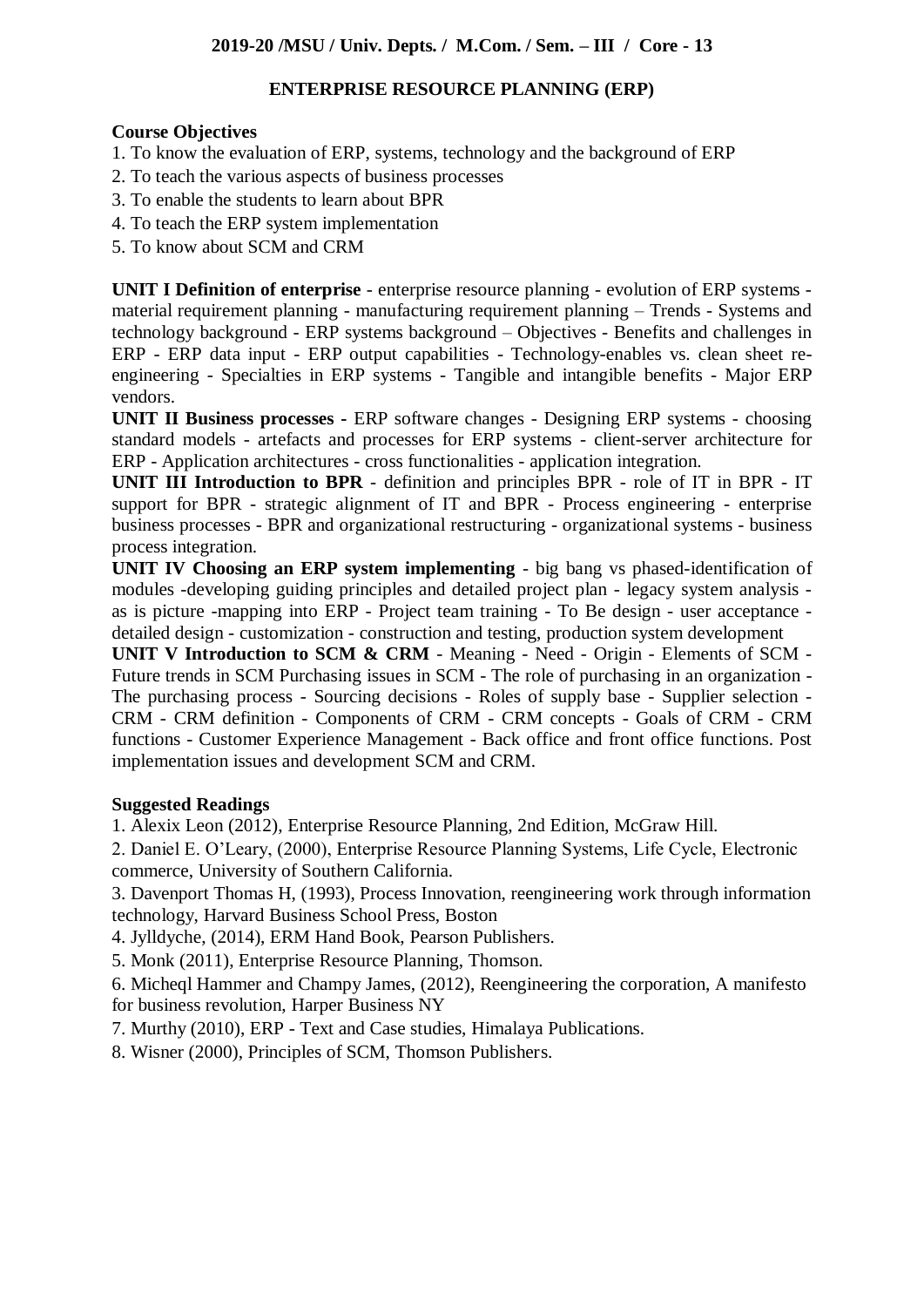#### **SOFT SKILL - SOFT SKILLS AND CAREER ACTUALIZATION Course Objectives :**

- $\triangleright$  To acquaint students with the Principles of Communication.
- To develop a Resume preparation and Group Discussion strategies.
- To familiarize Process of Interview techniques.
- $\triangleright$  To develop the presentation skills and Body language.
- $\triangleright$  To familiarize Process in Techniques of Negotiation.

#### **UNIT- I INTRODUCTION**

Communication – Importance – Types of communication - Process of Communication – Barriers and Breakdown of communication – Effective Communication - General Communication skills for Presentation – Professional Communication Skills for Presentation – Social Communication skills for Presentation.

# **UNIT- II GROUP DISCUSSION & TOPIC ANALYSIS**

Resume – writing resume – Resume Design – Parts of a Resume – Resume Styles – Opening – Contents – Closing – Final writing Tips - Group Discussion - Selection of GD Subject – GD Strategies – Getting the GD started – Creating friendly cooperative atmosphere – GD Presentation - Topic analysis – Discussing Problems – Group interaction Strategies

#### **UNIT- III INTERVIEW TECHNIQUES**

Interview – Characteristics – purpose – Types – Pre – interview presentation Techniques – Planning for interview – Answering Skills – Effective Communication during Interviews – importance of Body Language – projecting a positive image – Alternative interview format – Telephone Interview – Interview Through video conferencing.

#### **UNIT - IV PRESENTATION SKILLS**

Presentation Skills – Types – Understanding the audience – Planning and designing – Written and Oral Presentation – Making use of notes and outlines – Paper Presentation Techniques – Presentation Tools – Voice Modulation – Audience Analysis – body language

#### **UNIT - V NEGOTIATION TECHNIQUES**

Negotiation Techniques – Inter personal Skill – Importance – Fundamental – Preparation – Techniques of Negotiation – Process of Negotiation – Relationships — Self Motivation – Attitudes – Goal Setting – Structuring

#### **The Question paper should consist of 50% theory and 50% Practical. REFERENCES:**

- 01. Barker.A, Improve your communication Skill, Kogan page india private Ltd, Delhi 2014.
- 02. Sankaran.K, And Kumar Maahendra, Group Discussion and Interviews, Publications, Agra.2016
- 03. Raman, Meenakshi, Technical Communication Principles and Practices, New De
- 04. Arul Selvi, Techniques of Special English, Chennai, SarathaPathipagam, Madurai.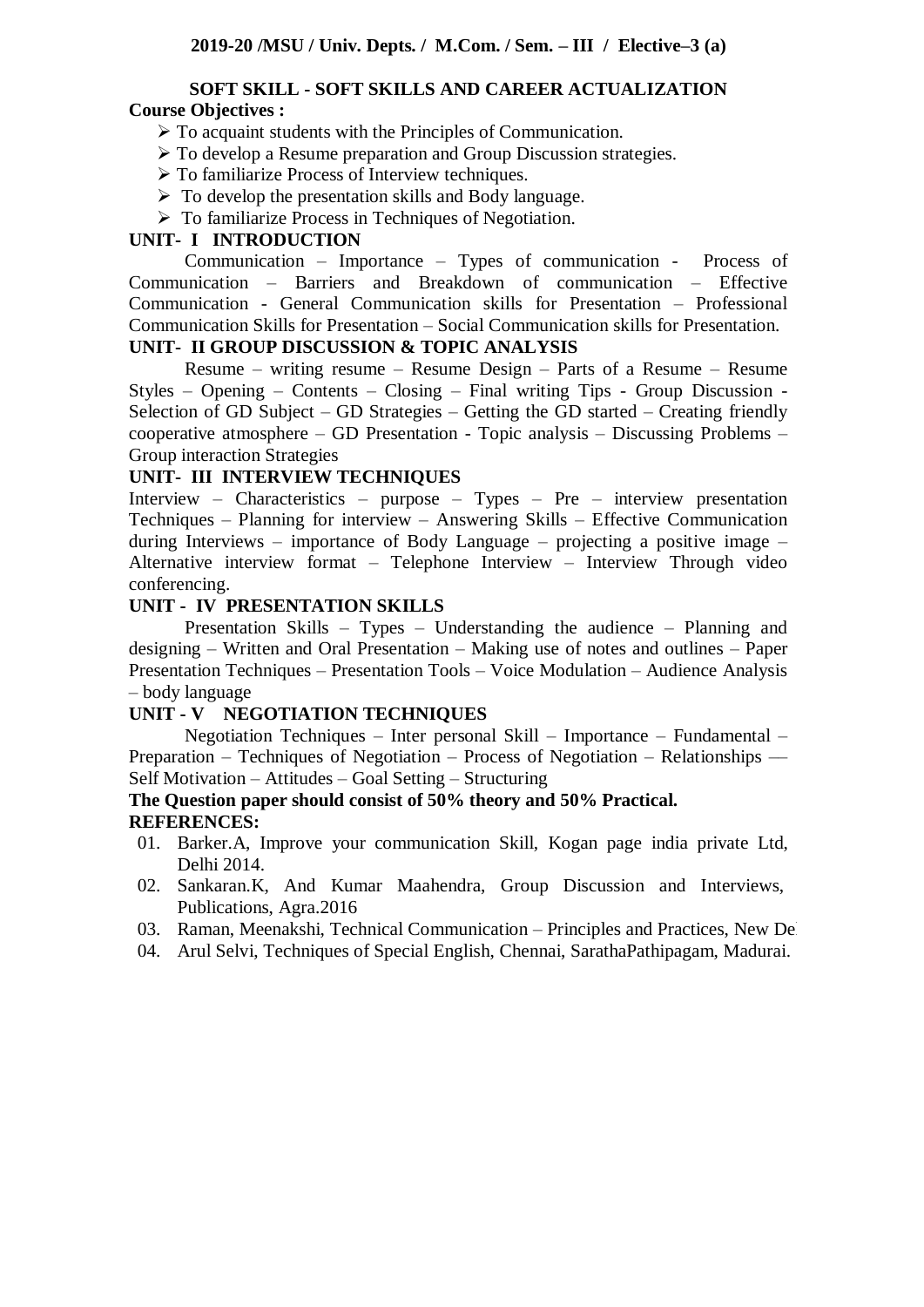#### **LEGAL ASPECTS OF BUSINESS**

## **Course Objectives**

 $\triangleright$  To provide a basic understanding of various statutory provisions that confronts business managers while taking decisions.

**Unit I The Indian Contract Act, 1872** Introduction – Definition of contract – agreement – offer – acceptance – consideration capacity to contract – contingent contract – Quasi contract – performance – Discharge – Remedies to breach of contract.

**Unit II Partnership-** essentials of partnership, Rights and duties of partner, types of partners.Dissolution of partnership. Sale of Goods Act: Sale and Agreement to sell, Conditions and Warrantees, Transfer of property, Finder of goods, Performance of contract of sale, Rights of an unpaid seller.

**Unit III Contract of Agency-** Essentials of Contract of Agency – Creation of Agency – Kinds of Agents – Comparison Between an Agent and Servant – Comparison Between an Agent and Independent Contractor – Relationship of Principal and Agent – Duties of an Agent – Rights of an Agent – Duties and Rights of the Principal – Delegation of authority by an Agent – Sub Agent – Position of Principal and Agent in relation to third Parties – Termination of Agency.

**Unit IV Company** – Formation – Memorandum – Articles – Prospective Shares – debentures – Directors – appointment – Powers and duties. Meetings – Proceedings – Management – Accounts – audit – oppression  $\&$  mismanagement – winding up.

**Unit V The Consumer Protection Act,** 1986; Object – Rights of Consumers –Important TermsConsumer Complaint - Consumer Protection Councils – Redressal Machinery – District Forum – State Commission - National Commission. Cyber Law -Need for Cyber laws – Cyber law In India – Information Technology Act – 2000 – Defining Cyber Crime – Types of Cyber Crimes – Preventing of Computer Crime.

#### **References:**

1. Business legislation for management M.C. Kuchal and DeepaPrakash, Vikas Publish House PVT Ltd.,

2. Legal aspects of Business, Ravinderkumar, Cengage learning.

3. Business law, Sathish B, Matur Tata Mcgraw Hill.

4. Business law, D. Chandra Bose, PHI learning PVT Ltd.,

5. Legal aspects of Business by AkhileshwarPathak. Tata Mcgraw Hill.

#### **2019-20 /MSU / Univ. Depts. / M.Com. / Sem. – III / Supportive -II**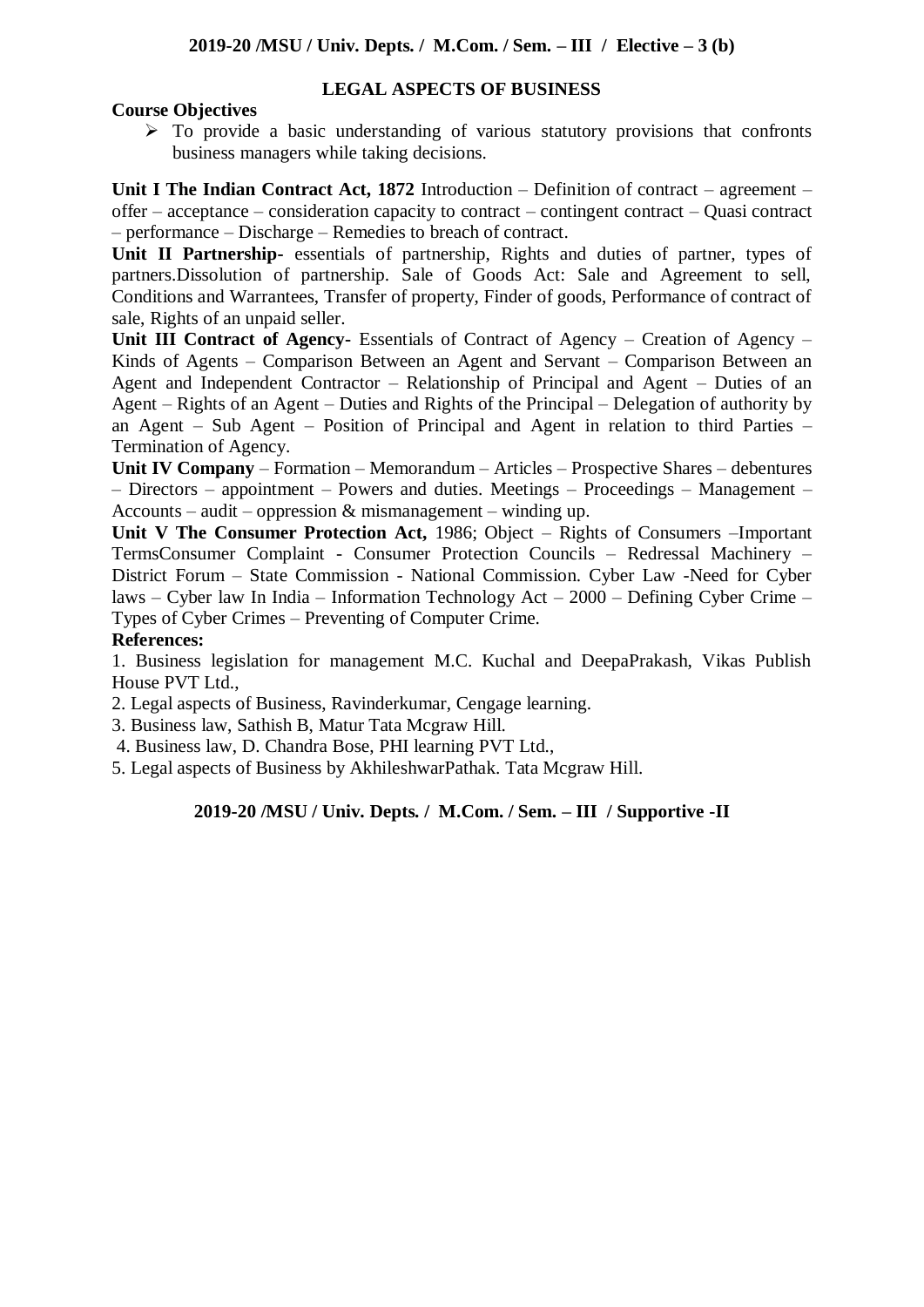# **CORPORATE SOCIAL RESPONSIBILITY**

#### **Course objective**s

1. To enable the students to gain and understand the significance and importance of corporate social responsibility and its principles and practice in Indian context

- 2. To teach students the implementation of CSR policy under the Companies Act 2013
- 3. To gain knowledge on governance of CSR activities
- 4. To learn as to how to monitor CSR activities
- 5. To know about CSR standards and audit

**Unit I Concept and Meaning of Corporate Social Responsibility(CSR):** Meaning and Definition of CSR - Evolution of CSR - CSR in Indian Legislation from global perspective - Principles of CSR - Theories of CSR - CSR and Sustainable Development goals. CSR and Corporate Governance- Drivers of CSR - Concept of Charity- Corporate Citizenship - Corporate Philanthropy.

**Unit II Implementation of CSR Policy under Sec. 135 of the Companies Act 2013:** CSR Policy - Constitution of CSR committee and its composition - CSR Design - CSR Budget - Implementation of CSR - CSR Process - CSR Activities - Provision of CSR in Companies Act, 2013 - CSR Committee; CSR Policy - CSR Expenditure; CSR Activities - Boards Responsibilities towards CSR Regulatory requirement of CSR Compliance in India guidelines and notifications issued by the Ministry from time to time - Penalty for noncompliance of section 135

**Unit III Governance of CSR Activities:** Meeting of the CSR Committee - Preparation of CSR Report - Placing CSR Report in Board meeting - Board's responsibility towards CSR - CSR project management approach - Evaluation of CSR projects - CSR stakeholder communication, dialogue and engagement - CSR and risk Management - CSR as Organizational Brand Building.

**Unit IV Monitoring of CSR Activities:** CSR process monitoring; Situation monitoring beneficiary monitoring; organizational monitoring - financial monitoring; compliance monitoring; result monitoring- Internal Monitoring and Evaluation of CSR Activities - External Monitoring and Evaluation of CSR Activities; - CSR Committee and Board level review of CSR performance - CSR Reporting

**Unit V CSR Audit and Standards:** CSR Audit; various issues relating to CSR Audit - Preparing and filing of annual CSR report - Sustainability of CSR Audit -Developing a CSR Audit programme - CSR audit checklist; benefits of CSR audit - Review of successful corporate initiatives and challenges of CSR - CSR Ratings, CSR awards. Social Accountability 8000(SA8000) **-** Indian Standard Organization (ISO-26000-2010) - GST component in CSR.

## **References:**

1. Christopher (2014), Sustainable Value: How the world's leading companies doing well by doing good, Stanford University Press, USA

2. Ilangovan D and Durgadoss R, (2016), Corporate Governance – An Insight, The United Publishers, Mangalore, Karnataka

3. Nancy Lee and Philip Kotler (2011), corporate social Responsibility: doing the most good for your company and your cause, John Wley& Sons, Delhi

4. Sanjay K.Agarwal (2010), Corporate Social Responsibility in India, Sage Publications, Delhi

5. Wayne Visser (2017), CSR 2.0 Transforming Corporate Sustainability and Responsibility, Kaleidoscope Futures, London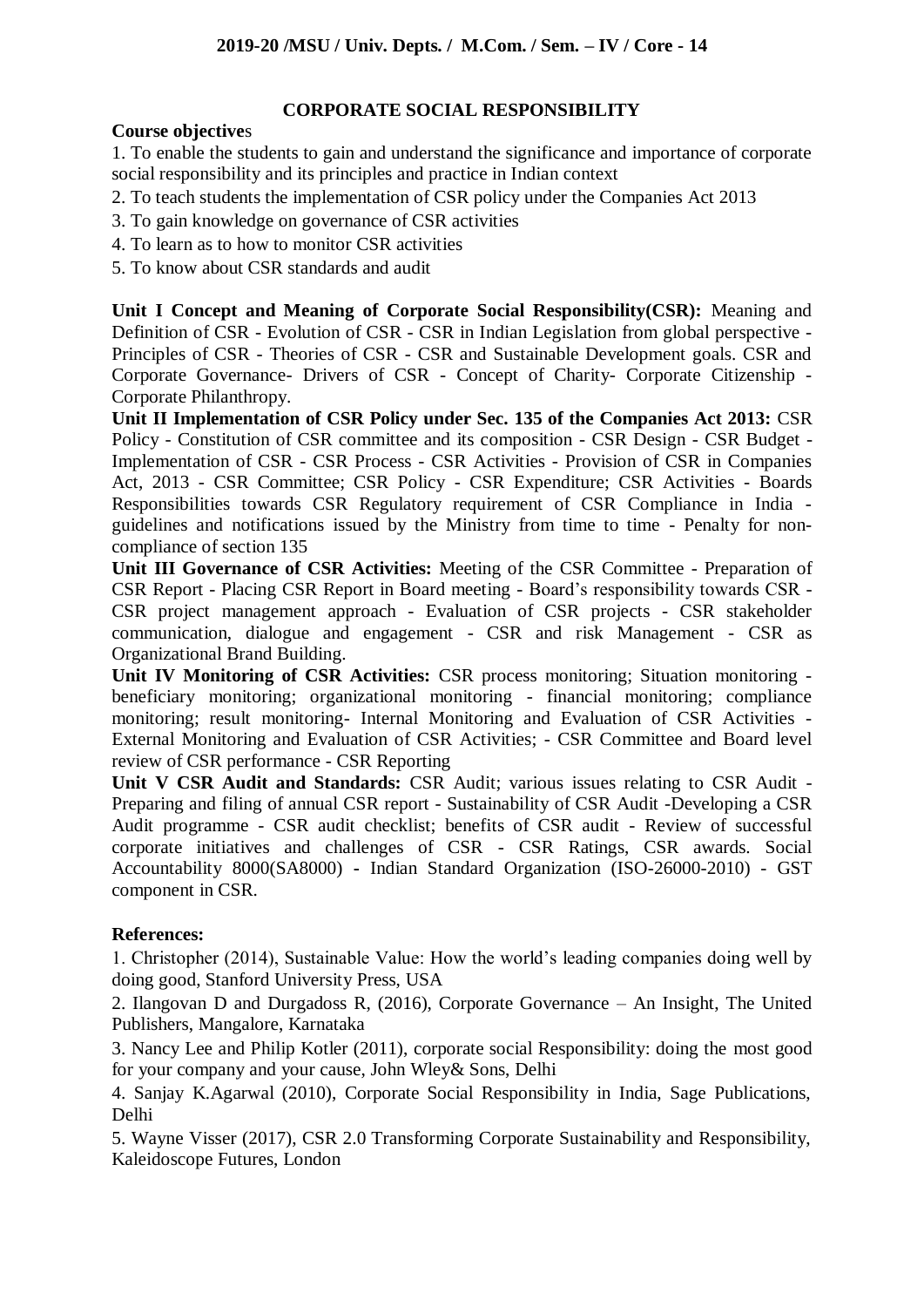## **MERCHANT BANKING AND FINANCIAL SERVICES**

# **Course Objectives**

- 1. To familiarize the students on the various merchant banking services
- 2. To enable students to understand public issue management, underwriting of securities, etc
- 3. To teach post-issue activities of merchant bankers
- 4. To describe the underwriting activities of merchant bankers
- 5. To make the students understand the functions and working of stock exchanges

**UNIT I Merchant Banking – An Overview:** Merchant Banking – merchant bankers – corporate counseling – project counseling – pre-investment studies – capital restructuring services – credit syndication – issue management – portfolio management – working capital finance – mergers and acquisition – foreign currency financing – brokering fixed deposits – project appraisal – merchant banking – regulatory framework – SEBI guidelines

**UNIT II Public Issue Management:** Public issue management – functions – categories of securities issue – issue manager – role of issue manager – activities involved I issue management – marketing of new issue – pure prospectus method – offer for sale method – private placement method – IPO method – rights issue method – bonus issue method – bookbuilding – ESOP – OTCEI – Credit Syndication Services

**UNIT III Post-issue activities:** Post-issue activities – major activities – steps – factors in public issue proposal – pricing of issues – law relating to issue management – SEBI regulations – Prospectus – information – abridged prospectus – misstatement in prospectus – golden rule – types of prospectus – red-herring prospectus – shelf prospectus – M & A services – Portfolio Management Services

**UNIT IV Underwriting of securities:** Underwriting – meaning – types – mechanism – benefits and functions – Indian Scenario – underwriting agencies – underwriter – underwriting agreement – SEBI guidelines – Bought-out deals– grey market – capital market instruments – types – preference shares – equity shares – CCPS – company deposits – warrants – debentures and bonds – SEBI guidelines – global debt instruments – indexed bonds – floating rate Bonds – ECBs

**UNIT V Stock exchange** – history – functions – Indian stock exchanges – SEBI regulations – mechanics of settlement – margin trading – stock trading system -dealer trading system – NSMS – ISE – INDONEXT – NSE – Financial Services – leasing – hire-purchase finance – bill financing – factoring – consumer finance – real estate financing – credit cards – credit rating venture capital.

## **References:**

- 1. Khan M Y,(2002), 'Financial Services, Tata McGraw Hill, New Delhi.
- 2. VERMA J C, (2011), Manual of Merchant Banking-Concepts, Practices and procedures, Bharath Law House, Mumbai
- 3. GURUSAMY S, (2015), 'Merchant Banking and Financial Services', Vijay Nicole Imprints, Chennai.
- 4. ROSE, PETER S., AND FRASER, DONALD R.(2002), 'Financial Institutions: Understanding and Managing Financial Services, Tex Business Publications, New York.
- 5. KINSELLA, RAY,(2010), 'New Issues in Financial Services, Powell's Books, Singapore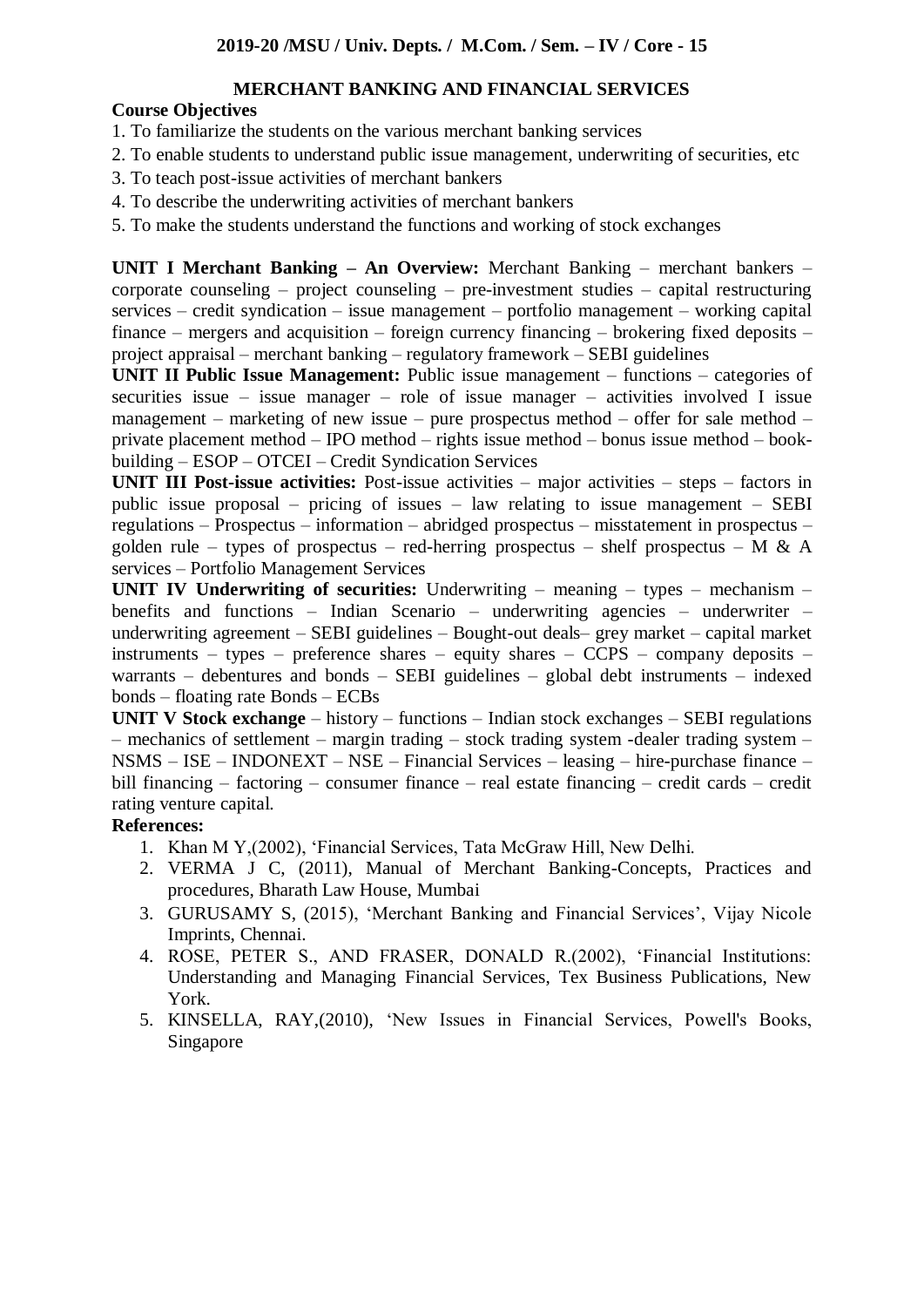# **APPLIED COSTING**

# **Course Objectives**

- 1. To familiarise the students with the various cost concepts, and elements of cost
- 2. To enable the students to prepare cost sheets
- 3. To apply different methods and techniques of cost control
- 4. To gain knowledge of different methods of payment of wages and incentives

5. To acquaint the students in the application of Marginal costing for Business decision making.

**UNIT I Introduction:** Costing - Cost Accounting – Meaning and Definition – Financial Accounting Vs Cost accounting – Relationship of cost accounting with management accounting - Nature and significance of Cost Accounting – Implementation of costing system – Practical difficulties in implementation – Essentials of good costing system - Elements of cost – Cost concepts and preparation of cost sheet – Methods of Costing -job order Costing – Process Costing- Materials – Issue of materials – Pricing of material issued.

**UNIT II Labour Costing:** Labour – types of labour cost – Methods of time keeping – Idle time - overtime – labour turnover - Preparation of Pay Roll – Wage payment and incentive system – Overhead – meaning and classification of overheads – Departmentalization of Overheads – - Allocation - Apportionment – Re-apportionment- Absorption of Overhead cost – Difference between cost allocation and apportionment and Reapportionment – treatment of over and under absorbed overheads.

**UNIT III Process Costing:** Process costing – Comparison between joint costing and process costing – costing procedure under process costing- Process Losses – Inter process profit – Equivalent production – methods of computing equivalent units- Evaluation of equivalent production– Joint product and by products costing – accounting for joint products  $\&$  byproducts.

**UNIT IV Marginal Costing :** Marginal costing – Salient features – Marginal costing and absorption costing - Break – Even analysis – Cost – Volume-profit analysis – Application of Marginal costing for Business decision making –--Determination of sales mix- Exploring new markets- Make or buy decisions- Change versus status quo -expand or contract – shut down or continue - Inflation Accounting – Human Resource Accounting.

**UNIT V Cost Management:** Cost management – cost reduction and cost control – Responsibility Accounting – Responsibility Centre – Accounting for Price level changes – Methods of Accounting for price level changes – Activity Based Costing – Target costing – Kaizen

**Note: Question paper shall consist of 20% Theory and 80% Problems.**

## **References:**

- 1. Arora M N, (2017), Cost and Management Accounting, Himalaya Publishing House, Mumbai.
- 2. Horngren, (2016), Cost Accounting with Managerial Emphasis, Prentice Hall India, New Delhi.
- **3.** Murthy A and Gurusamy S, (2018), Cost Accounting, Vijay Nicole Imprints Pt Ltd, Chennai.
- 4. Jain S.P &Narang KL, (016), Cost Accounting, Kalyani Publishers, Mumbai
- **5.** Reddy T S and Hari Prasad Reddy, (22018), Cost Accounting, Margham Publications, Chennai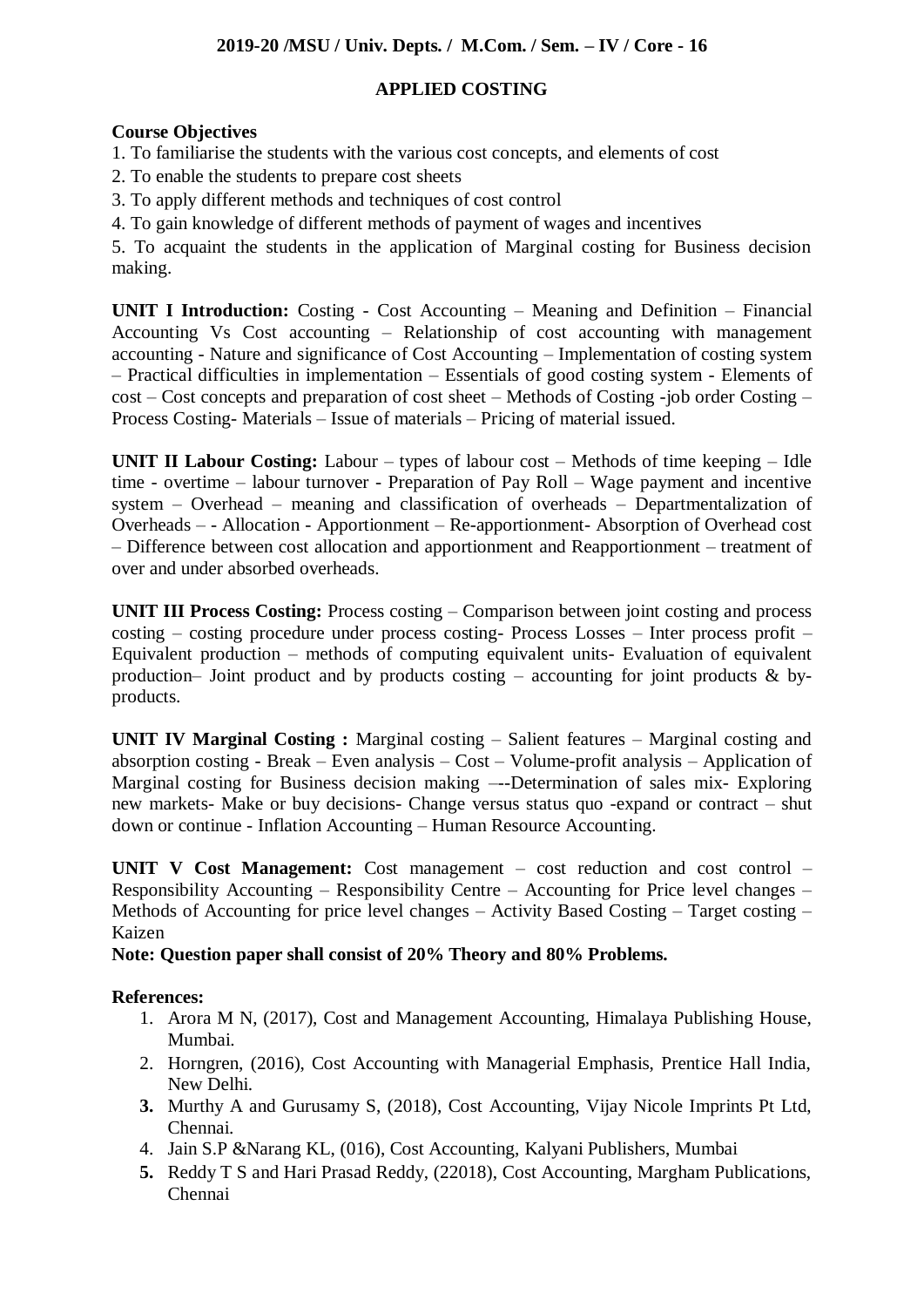## **INTERNATIONAL BUSINESS**

#### **Course Objectives**

- 1. To teach the basics of international business
- 2. To acquaint students on the international trading environment
- 3. To gain an understanding on the multinational enterprises
- 4. To learn the various aspects of international financial management

5. To enable the students to gain an understanding on the recent developments in international business

**UNIT I Introduction:** International business – meaning – features – factors - International Operations Management - International Business Environment - Means of engaging in International Business – External Influences of International Business – The Human and Cultural Environments facing Business – Political influence on International Business.

**UNIT II International Trading Environment:** International Trading Environment – WTO – TRIM – TRIP – IPR - Country Evaluation and Selection – Scanning for Alternative Influential Variable – Return on Investment on Country – International Economic Organisations.

**UNIT III Multinational Enterprises:** Multinational enterprises – meaning – features - Impact of the Multinational Enterprise: Evaluating the Impact of the MNE – Economic Impact of the MNE – Operational and Political Impact of International Business – International Goods, Services and Financial Flows and Balance of Payments

**UNIT IV International Financial Management:** International Financial Management – meaning – role - International Monetary System - Foreign Exchange Rates: Basics, Transaction and Economic Exposure – Foreign Direct Investment – Strategies: Export and Import Strategies, Collaborative Strategies, Sourcing and Production Strategies – Human Resource Management.

**UNIT V Recent developments in International Business:** Recent developments in International Business – E-business Strategy – International Business Intelligence – International Product Decisions - Global Supply Chain Management: International Logistics and Distribution – Designing Organisations for International Environment.

## **References:**

1. Anant K, Sundaram J, Steward Black, (2010, The International Business Environment – Text And Cases, Prentice Hall of India Private Limited, New Delhi.

2. Apte, P.G, (2014), International Financial Management, Tata McGraw Hill, New Delhi.

3. Francis Cherunilam, (2015), International Business Text and Cases, Eastern Economy Edition, New Delhi.

4. John D. Daniels & Lee H Radebough, (2009), International Business, Wesley Publishing Company, New Delhi.

5. Roger Bennett, (2011), International Business, Pearson Education, New Delhi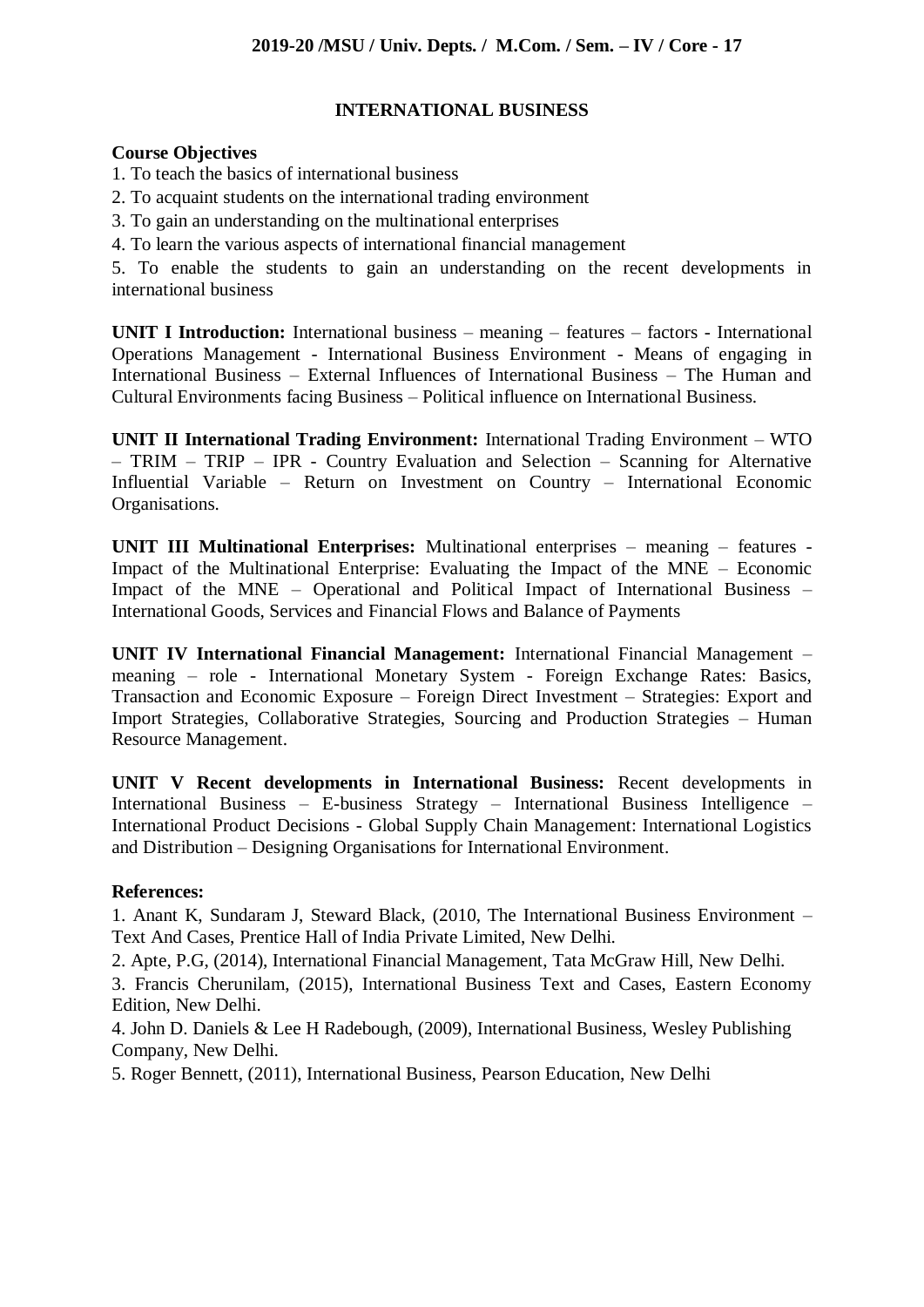#### **HUMAN RESOURCE MANAGEMENT**

## **Course Objectives**

- > To help students to know the basics present trend in Human Resource Management
- $\triangleright$  To furnish the various job related aspects
- $\triangleright$  To teach various aspects of Human development related issues
- $\triangleright$  To evaluate the quality aspects of human resources
- $\triangleright$  To help students learn the safety aspects of Human Resource.

**UNIT I Introduction to HRM:** Introduction of HRM – Definition, importance, concept, objectives of Human Resource Management – Strategic Human Resource Management – Qualities of a good personnel manager – Evolution and growth of personnel management in India – emerging challenges of human resource management – role of HR managers.

**UNIT II Acquisition of Human Resources:** Human Resources Planning –Forecasting, job analysis and job design – Assessing Human resource requirements – Human resource forecasting – work load analysis – job description  $\&$  specification –Human resources information system (HRIS) – succession planning.

**UNIT III Recruitment and Training:** Recruitment, selection, training & Development – factors affecting recruitment – sources of recruitment internal external – e-recruitmentselection process-orientation process-international staffing – geocentric ethnocentric, polycentring approaches – training  $\&$  development objectives and needs – training process – methods of training – tools and aids – evaluation of the training program.

**UNIT IV Performance appraisal and compensation management:** Compensation Management – performance appraisal and audit-nature, objectives and process – job evaluation – base compensation and supplementary compensations – innovations in compensation management – pay band system – Employee stock ownership plan, flexi-time schedules etc. performance appraisal – concept, objectives and methods – traditional and modern methods – MBO – 360 Degree appraisal- Potential appraisal – employee counseling – job changes – transfer and promotion – Human Resource Audit.

**UNIT V Maintenance of employees and emerging horizons of HRM:** industrial disputes – causes and settlement –e-HRM-impact of HRM practice an organization performance – contemporary issues in HRM – quality circle – labour and international organization ( I&O) TWO-Reports of the National labour commissions.

## **References:**

- 1. Ashwathappa, Human Resource Management, McGraw Hill, India
- 2. Gary Dessler, Human Resource Management, Pearson Education
- 3. Manmoria, C B and Rao VSP, Personnel Management, Himalaya Publishing House
- 4. Pardishi, Human Resource Management, Himalaya Publishing House
- 5. K.Sundar, Essentials of Human Resource Management, New Delhi, 2017.
- 6. Prasad L M, Human Resource Management, Sultan Chand & Sons
- 7. Rao V S P, .P, Human Resource Management, Taxman Publication Pvt. Ltd., Sultan Chand & Sons